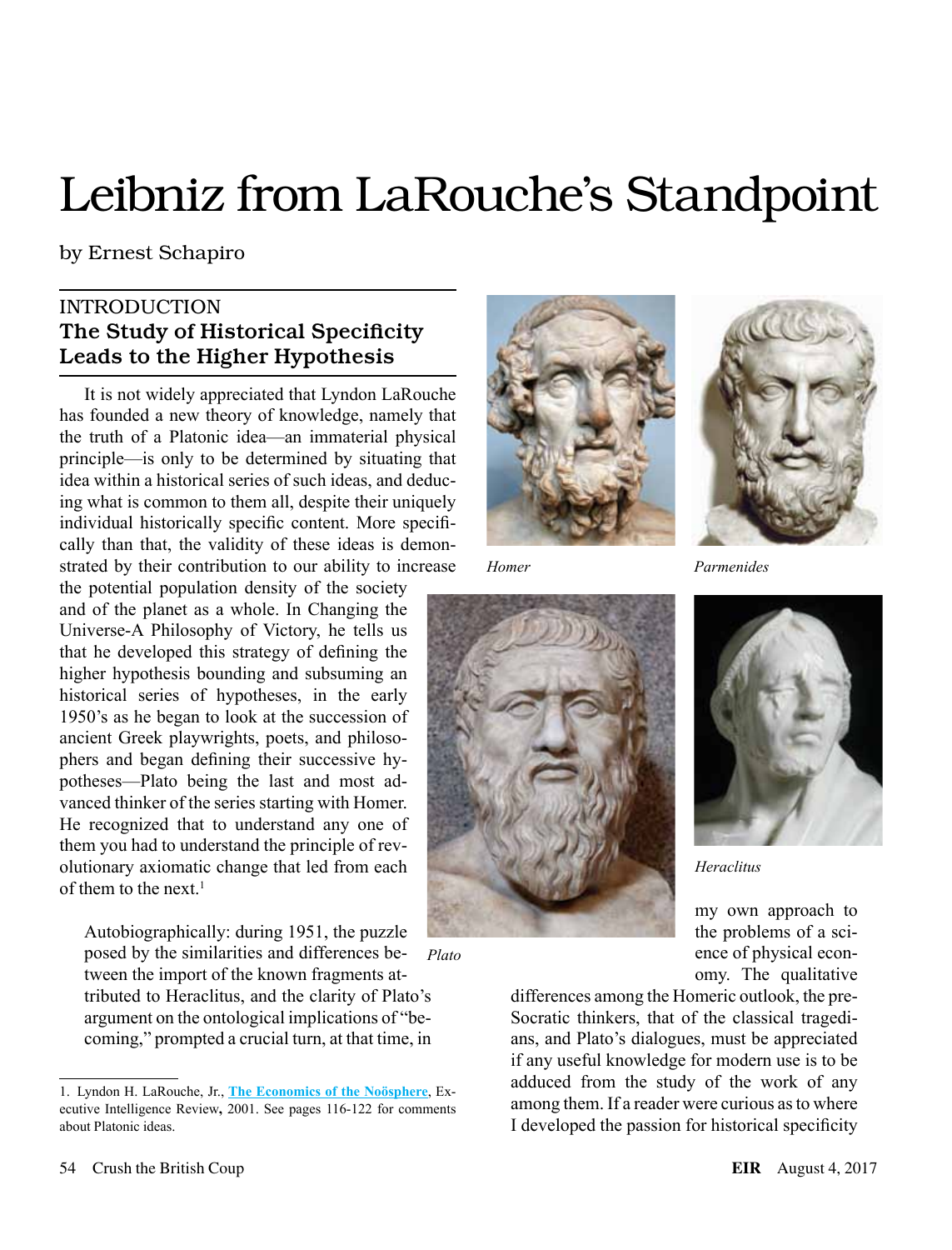which I stress here, the answer is implicitly provided to him in the present location.<sup>2</sup>

I believe the crucial turn he is referring to was his discovery that the physical aspect of all economies is subject to an invariant principle or law, the series of such invariants being analogous to a series of hypotheses, which are subject to a common higher hypothesis.<sup>3</sup>

The invariant law was the requirement for a surplus of free energy, or negative entropy, over and above what was needed to maintain the status quo, a surplus violating the so-called Second Law of Thermodynamics. This growth process must have an exponential tendency.4 He arrived at this invariant law after a rigorous study of the succession of economies back to ancient times.

However he also saw a second invariant principle historically specific to capitalism, the general rate of profit.<sup>5</sup> This was the "subjective" side of the economy, emphasizing "exchange value" as opposed to "use value," i.e. how the society views its own activity. In the last chapter of **Dialec-**



*G.W. Leibniz (1646-1716)*

the way in which the interaction of these two optimizing principles, each acting cyclically, played out over the post World War II period. The interaction of these two principles led to boundary conditions and singularities, i.e. general breakdown crises of the society, such as the crisis the trans-Atlantic nations are now undergoing.

The ideology of a society is its hypothesis or axiomatic structure.

> In order to account for specific subordinate ideologies within the general ideology, we need only recognize that the invariant of capitalist accumulation is not directly expressed to each group in the same way. The invariant generates a variety of special sub-characteristics, more or less in the same way that postulates determine theorems, causing occupants of different regions of capitalist space to see the whole in terms of pseudo-invariants, or "special laws." Yet while the immediate characteristics of consciousness may differ among social strata, the

**tical Economics***,* "The Great Fugue," he elaborates

"hereditary" feature of the general principle embedded in the "special laws," is adducible from individuals "conscious" and "unconscious" behavior $6$ 

LaRouche's uniquely proven ability to forecast is based on this complex understanding of what he called the "dialectical" interaction of the two optimizing principles, a conflict being mediated by the historically determined consciousness of the population. I believe this understanding benefitted from his study of Leibniz.

Leibniz spoke often of the two kingdoms: the kingdom of power or efficient causes, analogous to the

<sup>2.</sup> ["LaRouche's Discovery"](http://www.schillerinstitute.org/fidelio_archive/1994/fidv03n01-1994Sp/fidv03n01-1994Sp _037-on_larouches_discovery-lar.pdf)*,* **Fidelio,** Spring, 1994*.* See especially the section "The Theory of Knowledge." In **The Economics of the Noösphere**, see the section starting on page 106, "The Problem of Historical Specificity," through page 115. Especially, see footnote page 113*.* See also Lyn Marcus*,* **[Dialectical Economics,](https://archive.org/details/DialecticalEconomicsAnIntroductionToMarxistPoliticalEconomy)** (Lexington, Mass.: D.C. Heath and Company, 1975), for numerous references to historical specificity.

<sup>3.</sup> **Dialectical Economics** pp.136-139 and the chapter "Feudalism to Capitalism."

<sup>4.</sup> **Dialectical Economics**, page 47, on the subject of an exponential tendency.

<sup>5.</sup> See **[Dialectical Economics](https://archive.org/details/DialecticalEconomicsAnIntroductionToMarxistPoliticalEconomy)** for numerous references to the general rate of profit and the paradox of the falling rate of profit which accompanies capitalist crises. To my knowledge, LaRouche is the only economist to solve this paradox.

<sup>6.</sup> **Dialectical Economics***,* p. 60*.*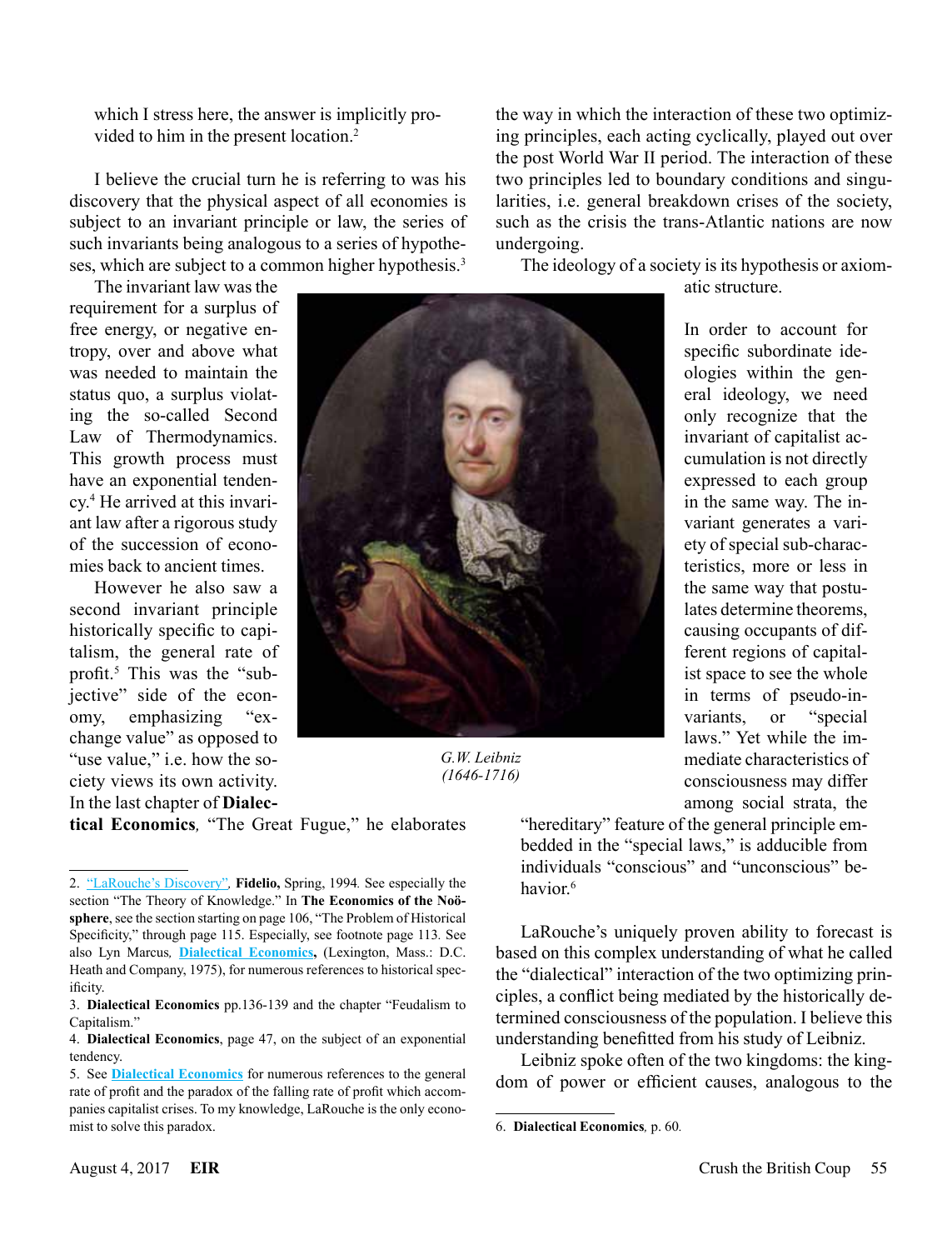physical economy, and the kingdom of final causes, the latter being analogous to how the society defines its activity, both its social processes and its relationship to nature.

In his ground breaking treatise on dynamics, **Specimen Dynamicum**, Leibniz says:

In fact, as I have shown by the remarkable example of the principle of optics, the celebrated Molyneux having warmly approved my interpretation in his **Dioptrics**, final causes may be introduced with great fruitfulness, even into the special problems of physics, not merely to increase our admiration for the most beautiful works of the supreme author, but also to help us make predictions by means of them which might not be as apparent, except perhaps hypothetically, through the use of efficient causes. Philosophers in the past have perhaps not sufficiently observed this advantage of final causes. It must be maintained in general that all existent facts can be explained in two ways—through a kingdom of *power* or *efficient causes* and through a kingdom of wisdom or *final causes*; that God regulates bodies as machines in an architectural manner according to laws of *magnitude* or *mathematics* but does so for the benefit of souls, and that he rules over souls, on the other hand, which are capable of wisdom, as over citizens and members of the same society with himself, in the manner of a prince or indeed of a father, ruling to his own glory according to the *Laws of Goodness* or *of Morality*. Thus these two kingdoms everywhere permeate each other, yet their laws are never confused and never disturbed, so that the maximum in the kingdom of power, and the best in the kingdom of wisdom, take place together. But here we have undertaken to set up the general rules for effective forces, which we can then use in explaining special efficient causes.<sup>7</sup>

Thus, in his writings on economics, Leibniz placed great emphasis on both the intrinsic moral and physical

principles involved in economy, including the fact that unlike a mere beast, a worker's productivity requires an adequate and appropriate standard of living and a healthy cognitive environment in the work place.<sup>8</sup> He collaborated with Denis Papin in developing the first steam engine, which Papin said could allow one man to do the work of one hundred.9 However LaRouche's second invariant, the general rate of monetary profit, was not relevant to the pre capitalist economy of his day, which lacked financial markets linked through central banking. Leibniz's view is in stark contrast to the view that economics, "the dismal science," is the domain of "objective laws," whether these laws are based on supply and demand or on a labor theory of value. His voluntaristic outlook thoroughly determined his view of both the moral and physical universe. Thus after elaborating his theory of pre-established harmony, he said:

There is to be discovered in it also this great advantage that instead of saying that we are free only in appearance in a way sufficient for practical life, as several intelligent persons have believed, we should rather say that we are determined only in appearance but in strict metaphysical language we are perfectly independent relatively to the influence of all other creatures. This again puts in a marvelous light the immortality of our soul and the constantly uniform conservation of our individuality, perfectly regulated by its own nature, protected from all external accidents, notwithstanding any appearance to the contrary. Never has a system put our elevation in greater evidence. Every mind being like a world apart, sufficient unto itself, independent of any other creature, containing the infinite, expressing the universe, is as enduring, as subsistent, and as absolute as the very universe of creatures.10

<sup>7.</sup> Leibniz, **Philosophical Papers and Letters**, Volume 2 Second Edition (D. Reidel Publishing Company, 1976). Leibniz, **Specimen Dynamicum** (Leroy Loemker, Editor), page 442.

<sup>8.</sup> "Leibniz, Society and Economy," **Fidelio,** Fall, 1992.

<sup>9.</sup> Philip Valenti, "Leibniz, Papin and the Steam Engine: A Case Study of British Sabotage of Science," **Fusion**, December, 1979 or [http://](http://www.schillerinstitute.org/educ/pedagogy/steam_engine.html) [www.schillerinstitute.org/educ/pedagogy/steam\\_engine.html](http://www.schillerinstitute.org/educ/pedagogy/steam_engine.html)

<sup>10.</sup> "New System of Nature and of the Communication of Substances, as Well as the Union of Body and Soul, 1695," in **Leibniz: Selections**. Edited by Philip P. Wiener (New York: Charles Scribner's Sons, 1951). Also in Loemker, page 453.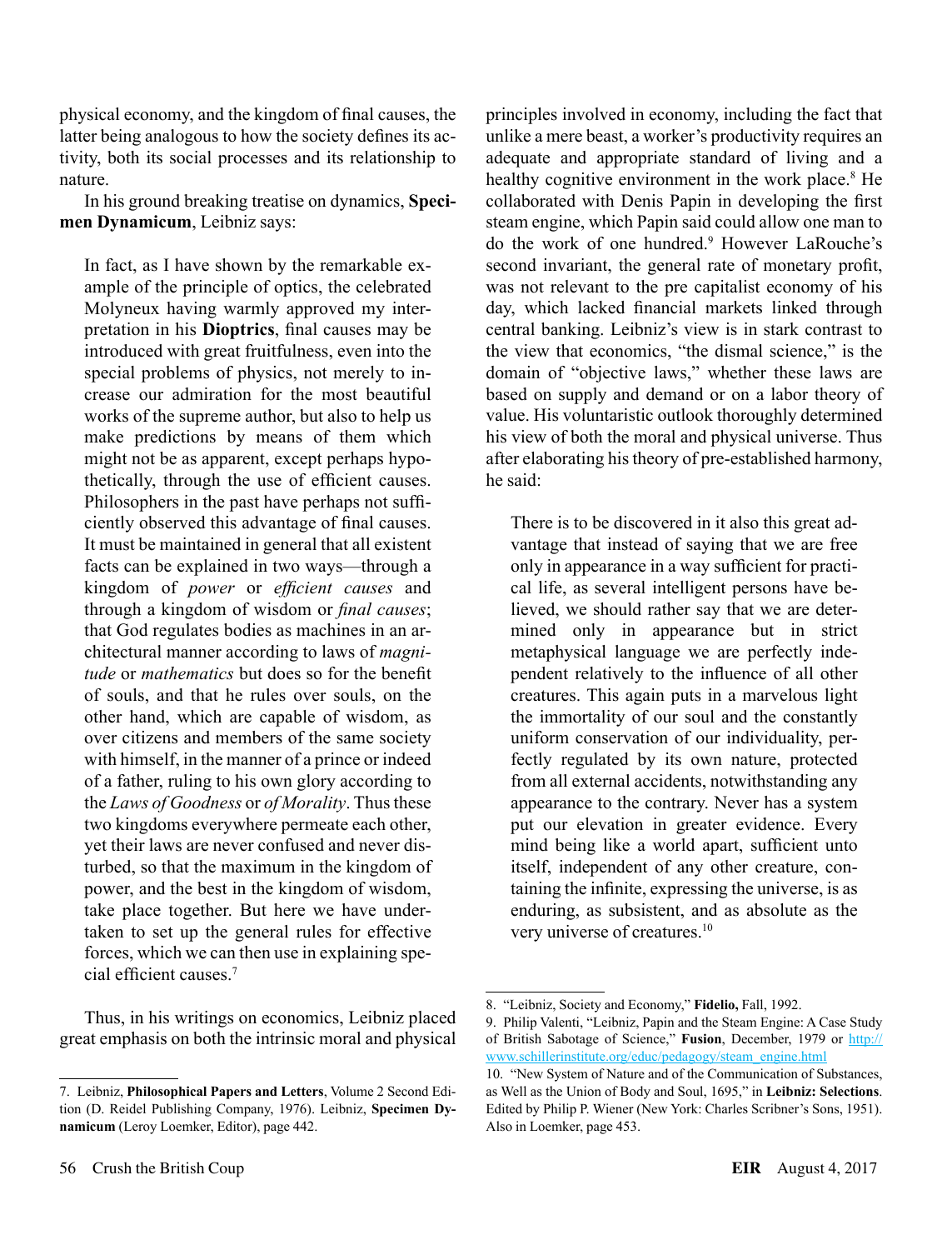Both LaRouche and Leibniz placed great stress on Natural Law, i.e. universal principles which are knowable through creative reason and which therefore predictably govern the effects of our social and physical economic practice. This notion of a higher law is opposed to the Thomas Hobbes-Newt Gingrich "social contract," based on false, lying *a priori* assertions about the nature of man. Through natural law, a society based upon false and immoral principles will bring destruction upon itself without God having to intervene. Thus, what Leibniz referred to as "natural theology," as in the opening lunge of his first letter in the debate with



*Lyndon H. LaRouche, Jr.*

uniquely in common is the view that freedom is not only a necessary good for human progress, but that it expresses a universal physical principle present in all domains: the cognitive or social, the biological, and the non-living. This emerges with Leibniz's notion of the monad. Furthermore, it is to be found from the microphysical or subatomic out to the astrophysical dimension. I think one can usefully compare LaRouche's idea of a "strong hypothesis," simultaneously applicable to all of those domains, to a higher hypothesis which subsumes an historical series of hypotheses, each with its necessary predecessor.

Clarke, was an aspect of natural law.11

In LaRouche's Discovery paper, he says: "All along, there are certain virtually absolute social truths, with the force of *Natural Law*, embedded in the cumulative evidence of the historically successful Platonic higher hypothesis." He proceeds to enumerate three such truths, in a manner very reminiscent of Leibniz's writings on natural law, particularly Leibniz's view of what constitutes wisdom, happiness, and justice and the proper ordering of society to maximally achieve those ends for every individual. Leibniz's notion of freedom is the freedom to do good, rather than freedom to act upon one's idiosyncratic impulses. The exercise of this freedom was what the American founding fathers called "the pursuit of happiness."12 Both Leibniz and La-Rouche define the good we do as our access to immortality. The emergence of the sovereign nation state based on the common good in the 15th Century expressed natural law.

To sum up this introduction, I have come to the conclusion that something LaRouche and Leibniz have

### Solving Paradoxes of the One and the Many: Axiomatic Revolutionary Change in One's Mathematics as Higher Hypothesis

In his papers "LaRouche's Discovery" and "Leibniz from Riemann's Standpoint," LaRouche discusses his debts to Riemann and to Leibniz, his debt to Leibniz being far greater. LaRouche says that dragons guard the secrets of nature. To make his discovery in physical economy, he had to reject the universally accepted Second Law of Thermodynamics, as applied to the universe as a whole, to the biosphere, and to a physical economy. Only then could he conceive of a society that generates a net surplus of free energy required to increase population density and productivity per capita. Had he not read and understood the deeper meaning of Leibniz's attack on Newton at the beginning of the Leibniz-Clarke debate, concerning the clock-winder paradox, he could not have gotten past the dragons, nor challenged Norbert Wiener's statistical or informational notion of anti-entropy.

In the "LaRouche's Discovery" paper, LaRouche gets at the root of Newton's self entrapment in the clock winder paradox, namely his choice of mathematics,

<sup>11.</sup> By natural theology he meant theology which could be demonstrated through creative reason, not requiring revelation.

<sup>12.</sup> Robert Trout, ["Life Liberty and the Pursuit of Happiness: How the](http://www.schillerinstitute.org/fid_97-01/971_vattel.html) *Natural Law* [concept of G.W. Leibniz Inspired America's Founding Fa](http://www.schillerinstitute.org/fid_97-01/971_vattel.html)[thers,](http://www.schillerinstitute.org/fid_97-01/971_vattel.html) Fidelio, Vol. 6, Number 1, Spring, 1997".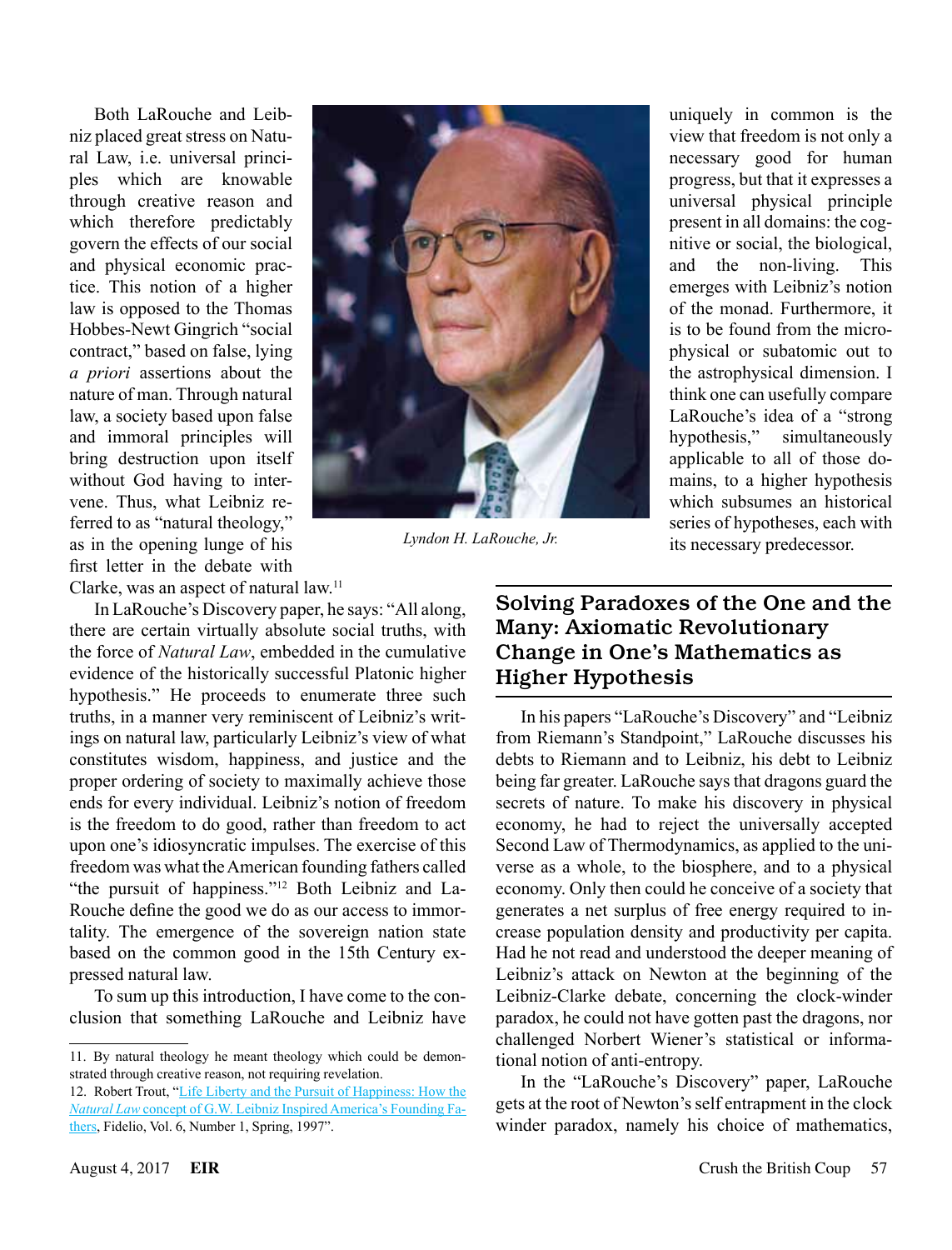

*Nicholas of Cusa (1401-1464)*

which is necessarily also a choice of physical assumptions. Newton's physics is an expression of his mathematics and vice versa. It is the belief in discrete things as primary, separated by empty space and interacting percussively or by "forces" over a distance. From this axiomatic standpoint, matter is that which is discrete, and its repeated division ends in an ultimate particle. Newton himself admitted that this was his method when he acknowledged that action at a distance was an absurdity.13

This choice of mathematics was also at the root of Archimedes' erroneous belief that one could construct a plane figure precisely equal to the area of a circle by trapping the circle between an infinite series of polygons inside and outside the circle. Cusa proved for the first time that  $\pi$  was neither a rational nor an irrational number, but in fact a new type of number, and that the circle subsumed the plane figures composed of straight lines and points.14 In so doing he rejected Euclidean geometry, which axiomatically begins with lines and points, not the circle, and uses rotation of the line to produce a circle. This is not a dead issue. It is the reason Cusa's priority in discovering the transcendental nature of  $\pi$  is to this day not acknowledged. The real issue is

Cusa's non-inductive resort to a method of hypothesis, a kind of non-inductive leap.<sup>15</sup> Denial of nonlinearity in the small is the root of Leonhard Euler's attack on Leibniz's monads, based on the tautology of assuming infinite divisibility, the very thing Euler needed to prove.16 It is the root of Cauchy's epsilon-delta ritual to smooth out the curve as one approaches a "limit," by which he destroyed the physical implication of Leibniz's differential calculus<sup>17</sup>

LaRouche personally had rejected Euclidean geometry in his first classroom encounter with it, before encountering Leibniz.<sup>18</sup> What he derived from Leibniz is succinctly expressed by Leibniz in 1697 in **[The Radical](http://www.leibniz-translations.com/ultimateorigination.htm)  [Origination of Things](http://www.leibniz-translations.com/ultimateorigination.htm)**.

In addition to the beauties and perfections

of the totality of the divine works, we must also recognize a certain constant and unbounded progress in the whole universe, so that it always proceeds to greater development, just as a large portion of our world is now cultivated and will become more and more so. And while certain things regress to their original wild state and others are destroyed and buried, we must, however, understand this in the same way that we interpreted affliction a bit earlier. Indeed, this very destruction and burying leads us to the attainment of something better, so that we make a profit from the very loss, in a sense.

And there is a ready answer to the objection that if this were so, then the world should have become paradise a long time ago. Many sub-

<sup>13.</sup> For Newton quote, See the online **Stanford Encyclopedia of Philosophy**, 2006 Revised 2014, Section 5: ["The Aftermath of the Prin](http://plato.stanford.edu/entries/newton-philosophy)[cipia. I. Relations with John Locke and Richard Bentley](http://plato.stanford.edu/entries/newton-philosophy)."

<sup>14.</sup> William F. Wertz, "[Quadrature of the Circle](http://www.schillerinstitute.org/fidelio_archive/2001/fidv10n02-2001Su/fidv10n02-2001Su_030-nicolaus_of_cusas_on_the_quadrat.pdf)," **Fidelio**, Summer 2001*.*

<sup>15.</sup> Lyndon LaRouche, "How Bertrand Russell Became an Evil Man," **Fidelio**, Fall 1994. In Part III, Section (g) of the online version, La-Rouche analyzes in detail the case of Felix Klein, and what led Klein to perpetrate a fraud in omitting the priority of Cusa.

<sup>16.</sup> Lyndon LaRouche, **The Science of Christian Economy** (Washington: Schiller Institute, 1991), pages 407-425, for some of Euler's letters and LaRouche's comments. Also see **Twenty First Century Science and Technology***,* Winter 1995-96, LaRouche, ["Riemann Refutes](http://www.21stcenturysciencetech.com/Subscriptions/Archive/1995_W.pdf) [Euler.](http://www.21stcenturysciencetech.com/Subscriptions/Archive/1995_W.pdf)"

<sup>17.</sup> Ernest Schapiro, "[The Real Calculus Versus What You Learned](http://www.21stcenturysciencetech.com/articles/1999/The_Real_Calculus.pdf)*,"*  **21st Century Science & Technology***,* Fall 1999. Especially see attacks on Leibniz's calculus by Charles Boyer and Richard Courant.

<sup>18.</sup> Lyndon LaRouche, "[Economics as History](http://www.larouchepub.com/eiw/public/2009/2009_30-39/2009-36/pdf/04-128_3636.pdf)," **EIR**, Sept. 18, 2009.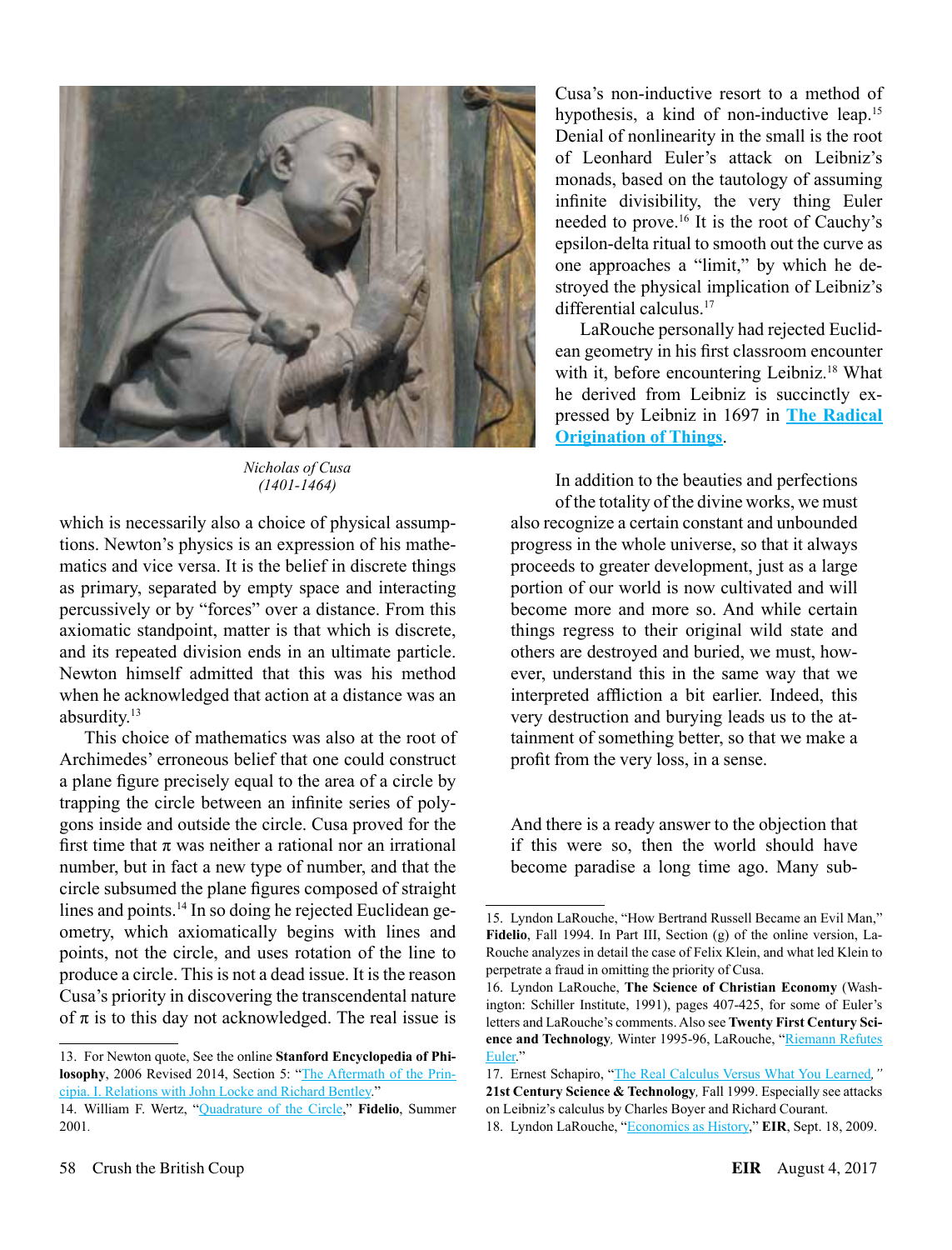

stances have already attained great perfection. However, because of the infinite divisibility [Leibniz's "worlds within worlds," not Euler's idea of infinite divisibility—E.S.] of the continuum, there are always parts asleep in the abyss of things, yet to be roused and yet to be advanced to greater and better things, advanced, in a word, to greater cultivation. Thus progress never comes to an end<sup>"19</sup>

In LaRouche's own similarly optimistic view, the universe as a negentropic continuum generates singularities of progressively higher power.<sup>20</sup>

The universe is governed by creativity and is alive. Since this applies no matter how small what you are considering is, there can be no linearity in the small.

LaRouche credits Riemann with taking Leibniz's ideas to a higher level. For example he used Leibniz's ideas of the universal characteristic and *analysis situs* to construct a succession of multiply extended manifolds, each subsuming and of a higher order than its predecessors of fewer dimensions. In going from the lower to the higher manifold, i.e. from n to n+1 dimensions, one encountered a discontinuous change in curvature or metric for the manifold as a whole.<sup>21</sup> LaRouche says that it was because he had intensively studied Leibniz's **Monadology** in his adolescence that he could compare Riemann's system with Leibniz's ordering of monads (or singularities) of increasingly higher power. Thus, LaRouche says that his own work in physical economy has increased the authority of Riemann, because LaRouche has replaced Riemann's manifold of independent dimensions with a manifold of independent interacting physical principles, and shown its applicability to physical economy. Each new principle finds expression via the machine tool principle, in new technologies, operating in a new Riemannian manifold, that increases our productivity and population density.

Such a succession of hypotheses, governed by axiomatic revolutionary change, could begin with Plato's Parmenides dialogue. Plato humorously shows that the only solution to the many formal paradoxes presented by the Eleatic philosophers, Parmenides and Zeno, is to introduce the principle of change, which LaRouche further characterizes as going to a new hypothesis, an axiomatic revolutionary change.<sup>22</sup>

As already cited, nearly 2000 years later, Nicholas of Cusa solved an analogous problem by introducing axiomatic revolutionary change , namely circular action, a physical principle excluded from Euclidean

<sup>19.</sup> Leibniz, "The Ultimate Origin of Things," 1697, in **Leibniz: Selections**, (see footnote 10). "LaRouche's Discovery," (see footnote 2) page 39.

<sup>20.</sup> See footnote 2.

<sup>21.</sup> Lyndon LaRouche, "[Leibniz from Riemann's Standpoint](http://www.schillerinstitute.org/fid_91-96/963A_lieb_rieman.html)," **Fidelio,** Fall 1996. See "The Principle of Universal Characteristics" and the subsection on Riemann's Principle of Hypothesis. Also, Leibniz, "Towards

a Universal Characteristic" in **Leibniz: Selections**, page 17 (see footnote 10).

<sup>22.</sup> Lyndon LaRouche, **The Science of Christian Economy** (see footnote 16), see pages 258-259, 412, 419 and other references to the **Parmenides**. LaRouche there focuses on the problem of the one and the many.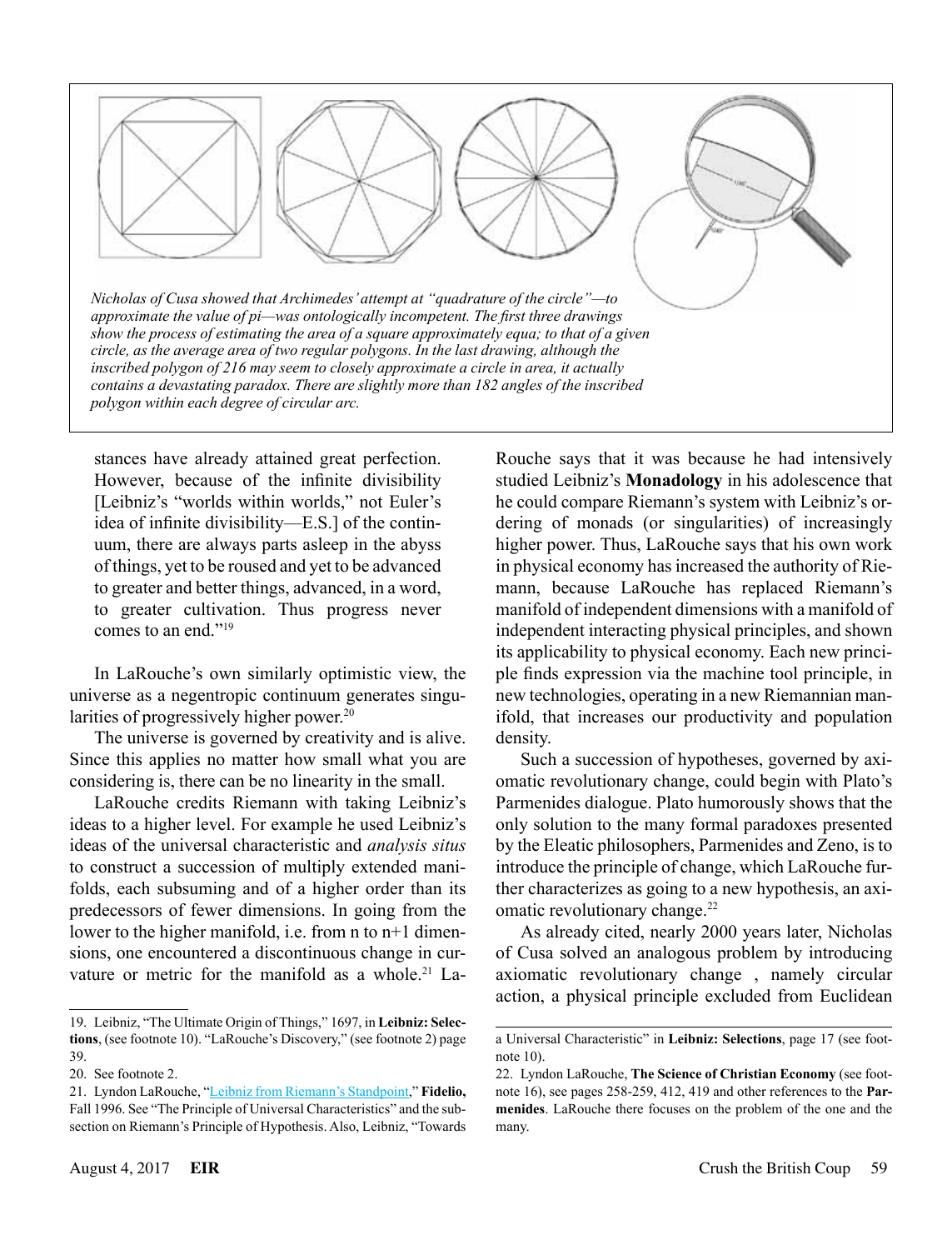geometry—which axiomatically only assumes lines and points—to subsume Archimedes' infinite series of inscribed and circumscribed polygons, with which Archimedes intended to trap the circle between, and thereby define its area. Cusa's discovery of the uniqueness of the circle, that it was of a different species and generating principle than the polygon, was the necessary predecessor for the discoveries of Kepler and Leonardo da Vinci, his acknowledged followers. Cusa's role in the Leibniz calculus will be cited later.<sup>23</sup>

Leibniz, a follower of Kepler, struggled for years with the "Labyrinth of the Continuum," so named because of its paradoxes pertaining to whether matter is continuous or not and whether it is infinitely divisible. This included Zeno's paradoxes of motion as well. Although Leibniz recognized that matter in principle—as is the clear case of a liquid—has no definite shape and is in constant flux. It is above all an infinite aggregate with no unifying principle that gives it an on-going identity.24 At last, drawing on work by Huyghens in dynamics of elastic collisions, and his own redefinitions of the infinite and infinitesimal that led to his calculus, he was able to locate a singular intention in the behavior of matter expressed by a new physical principle, an innate power which he called live force or *vis viva* conserved in elastic collisions but, as distinct from Huyghens view, active in all collisions.25 He was able to hypothesize a non-material *one*, the substantial form, which gave to associated matter its unity of action and continuing identity, and thereby governed the action of live force, which obeyed a universal physical principle, the conservation of live force. Today his live force, a principle of change, is stripped of its anti-entropic content and reduced to a thing, "kinetic energy." The substantial form was driven by an impulse or "appetition" to act, like all that is substantial, in Leibniz's view, i.e. the universe is alive down to its smallest part. Until his identification of this new principle of dynamics, which he later came to call the monad, the "substantial form" as named by previous philosophers, had been merely a tautology. It was therefore through *physics, not mathematics*, that Leibniz solved the labyrinth of the continuum, including Zeno's paradoxes. Living animals had the further distinction of being composed of machines down to their smallest part. Thus the organism as a whole, governed by its singular monad, was actually a hierarchy of subordinate monads. (This is what he called worlds within worlds.) $26$  This was a prescient view considering there was as yet no microscopic observation of cells in tissues.

As previously described, LaRouche has taken this non-deductive process to a yet higher level, as applied to his study both of successive economic systems and the role of successive scientific discoveries and their incorporation into economic practice, social discourse and social organization in creating a society of increasing productivity and increasing energy flux density per capita. Again, knowledge or relative truth is to be found in the higher hypothesis that subsumes a series of such successive hypotheses or discoveries and their application via the machine tool principle in new technologies. The discovery of a new principle necessarily takes place in the mind of a sovereign human being or higher monad as an expression of freedom. LaRouche's discovery, which he made intelligible by basing it on his application of Riemannian physics to economy, re-

<sup>23.</sup> *"*LaRouche's Discovery," page 39 (see footnote 2). "Nicolaus's new solution for these [Archimedes theorems on trapping the circle between two converging sets of polygons-E.S.] is also a demonstration of the general solution for the ontological paradox depicted within Plato's **Parmenides** dialogue."

<sup>24.</sup> G.W. Leibniz, **The Labyrinth of the Continuum: Writings on the Continuum Problem**, **1672-1686**, edited by Richard Arthur. The Yale Leibniz Series (Yale University Press, 2001). Arthur provides a lengthy introduction. See especially sections 6 and 7 of the Introduction by the translator and the translations he cites. For an understanding of how Leibniz arrived at his understanding of live force and the substantiality of the monad, these translations are essential. The translator's introduction and footnotes are very helpful. It was from a study of this material that I situated Leibniz's discovery as solution to the one-many problem. See also Leibniz, "New System of Nature and of the Communication of Substances as Well as of the Union of Body and Soul." (See footnote 10). See sections 1-4. See footnote, page 106, where Leibniz reviews his discovery of *vis viva* (live force) and shows how it was pivotal for all of his subsequent work in metaphysics.

<sup>25.</sup> , "Specimen Dynamicum" in Loemker, page 439. (See footnote 7.) "So far as I know, Huygens, whose brilliant discoveries have enlightened our age, was also the first to arrive at the pure and transparent truth in this matter, by formulating certain rules which were published long ago. Almost the same rules were obtained by Wren, Wallis, and Mariotte, all excellent men in this field, though in differing measure. But there is no unity of opinion about the causes. It would seem, indeed, that

the true foundations of this science have not yet been revealed." Leibniz's non-inductive leap to live force and the metaphor of the monad was the founding of the science of dynamics. Unlike these other scientists, Leibniz discerned that a universal principle must be involved. That is why, unlike even Christiaan Huygens, he was not satisfied to account for elastic collisions, but insisted a solution must subsume inelastic collisions as well.

<sup>26.</sup> Nicholas Rescher, ed. **G.W. Leibniz's Monadology** (Pittsburgh: 1991). See sections 61-70. He develops the necessity for his worlds within worlds in the living animal, which implies the animal is a machine down to its smallest part, unlike a man-made machine.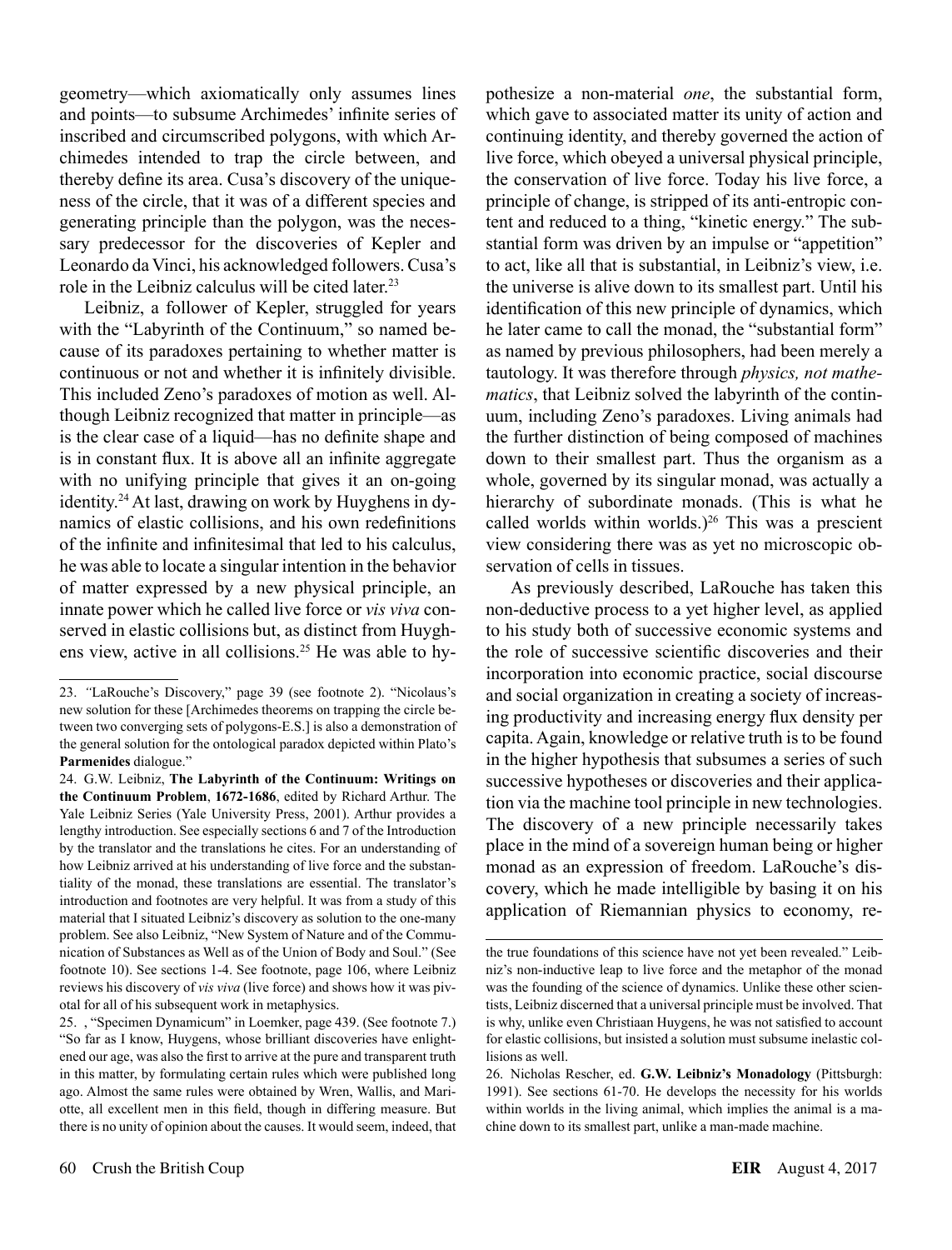solved the paradoxes that result when an economy is viewed from the reductionist standpoint of a notion of value based on ephemerals like money or labor content, in fact upon anything other than that which increases the rate of growth of productivity of the society as a totality.

To what extent did Leibniz share this theory of knowledge? I am not aware of any direct statement on his part. I think we are dealing with the limitations of historical specificity, because Leibniz was involved in only the very beginning of the industrial revolution with his science of dynamics and work on the first steam engine. However, LaRouche in his *LaRouche's Discovery* paper, in the course of the section "The Theory of Knowledge," asks the reader to concurrently study Leibniz's article of 1695: *A New System of Nature and of the Communication of Substances, as well as of the Union of Soul and Body*. 27 In this article, Leibniz presents his series of ground breaking discoveries in historical sequence beginning with the modern science of dynamics which he founded with his definition of live force. (Although he doesn't mention it there, his discovery of least action, elaborated in his joint work with Bernoulli on the catenary, has been essential for all of subsequent physics). He goes on to show how his notion of the substantial form, in turn led to new paradoxes, and he goes through his solutions in succession in the article, so he can in the end subsume them under his idea of pre-established harmony.

To summarize this section, it is the successive introduction of axiomatic revolutions in physical science, often made intelligible with the help revolutionary ideas in mathematics, that has led to human economic progress. This history needs to be taken as a whole to appreciate fully any particular discovery in the sequence, each discovery being replicated and reproduced in its historically specific form and context. La-Rouche has emphasized that this approach to science education should supersede the textbook method, which deliberately leaves out the historical drama of conflicting and hotly debated higher hypotheses at stake in each of these cases cited.<sup>28</sup>

## The Moral and Material Domains Together Under Natural Law: The Hypothesis of the Higher Hypothesis

As discussed in the introduction, LaRouche and Leibniz utilized their pivotal discoveries in physical economy and dynamics respectively to develop a system, an all-encompassing view of the universe and of human society acting upon and transforming itself through universal principles. By a system, I can best refer to LaRouche's section in **Dialectical Economics** on the phenomenological or dialectical method of proof.29 Any particular, starting with the simplest and most pervasive phenomenon, can be understood only in its relationship with the ongoing *free* development of the totality. Situating the particular in any lesser domain leads to paradoxes. This coheres with the **Monadology**. Each monad, in Leibniz's words, has a perfect spontaneity, while its actions take into account everything else in the universe, based on God's design which tends towards progress. In his only full length book published in his lifetime,<sup>30</sup> Theodicy, Leibniz resolves the paradox of God's foreknowledge with man's free will, based on his distinction of contingent versus necessary truths and a principle of sufficient reason.<sup>31</sup>

Moreover for both Leibniz and LaRouche, the moral domain is multiply connected with the physical domain, by which I mean that every action we take has a particular significance in both domains, i.e. it is double valued.

<sup>27.</sup> **Leibniz: Selections**, page 106 cases cited (see footnote 10).

<sup>28.</sup> Lyndon LaRouche, "[On the Subject of Education](http://www.larouchepub.com/eiw/public/2017/eirv44n21-20170526/29-67_4421.pdf)," discusses a classical education in science based on reliving the experience of successive discoveries. In "LaRouche's Discovery" (see footnote 2) he describes how this trains the student to find the ordering principle or higher hypothesis generating the series.

<sup>29.</sup> **Dialectical Economics**, pages 241-253. (See footnote 2.)

<sup>30.</sup> G.W. Leibniz, **Theodicy**. (Cosimo Classics, 2010). Part I, Essays on the Justice of God and the Freedom of Man in the Origin of Evil. See sections 279-300, especially section 300, discussing freedom as an aspect of pre-established harmony. See sections 58-66, addressing the relation of his metaphysics to the moral domain. See section 365 for the question of God's foreknowledge.

<sup>31.</sup> See sections 14 and 15 of the last part of the **Theodicy**, "Observations on the Book Concerning 'The origin of Evil' Recently published in London," for application of the principle of "sufficient reason," which he discusses in Leomker, "Leibniz On the General Characteristic ca. 1679" (see footnote 7), page 227. "This axiom, however, that there is nothing without a reason, must be considered one of the greatest and most fruitful of all human knowledge, for upon it is built a great part of metaphysics, physics, and moral science; without it, indeed the existence of God cannot be proved from his creatures, nor can an argument be carried from causes to effects or from effects to causes, nor any conclusions be drawn in civil matters. So true is this that whatever is not of mathematical necessity, as for instance are logical forms and numerical truths, must be sought here entirely." Regarding sufficient reason, see throughout the Leibniz-Clarke debate (see footnote 7), the hilarious, complete inability of Clarke-Newton to distinguish sufficient reason from arbitrary power.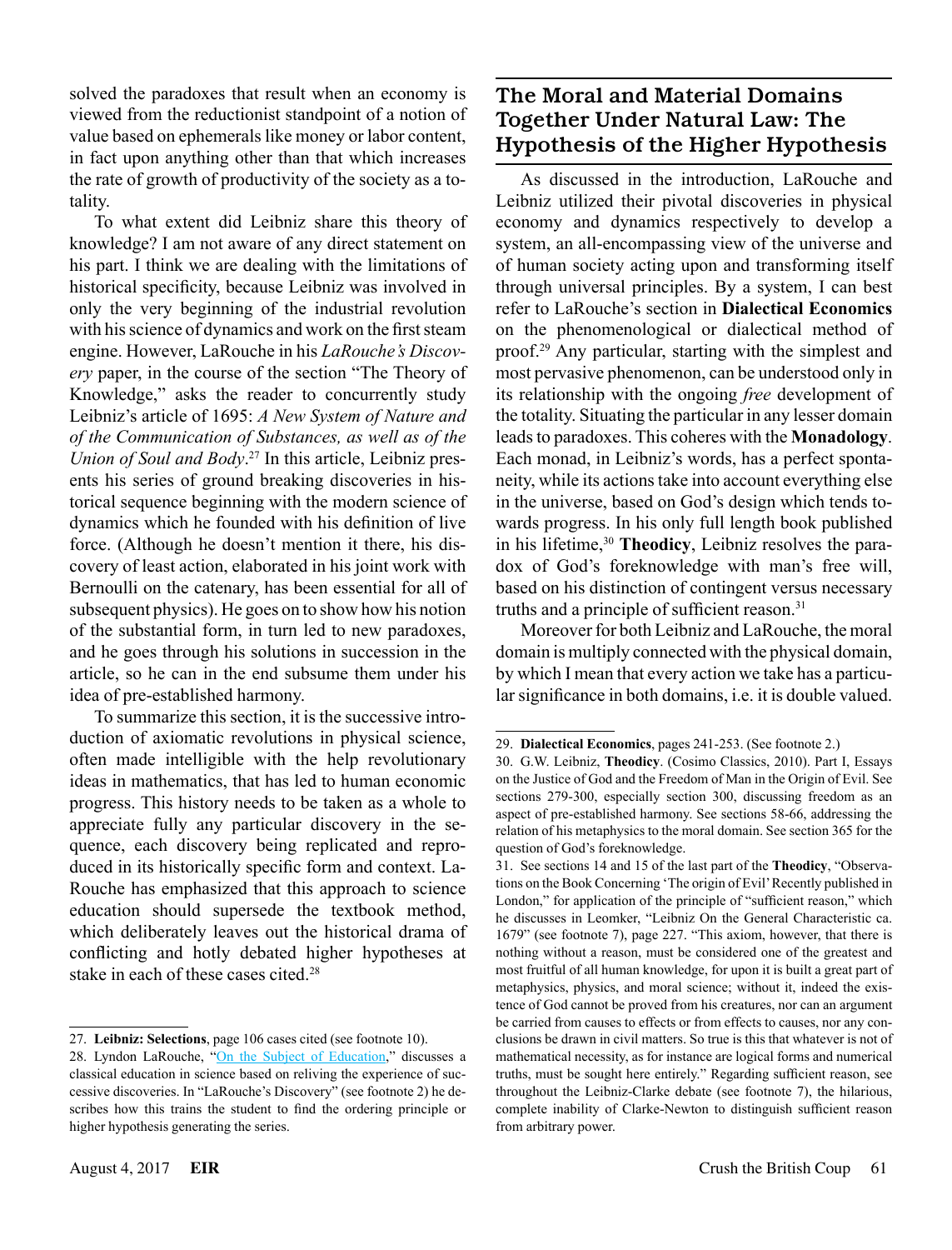For this reason, LaRouche supported and illustrated his voluntaristic definition of a universal physical principle by referring to the **Monadology**. 32 Such a principle is one we not only discover, but we then transmit it to others, and together we apply it to change the universe, which is predisposed to obey us. This coheres with Leibniz in the **Monadology,** saying God created the universe for spirits formed in his image, including us.

LaRouche saw in Leibniz's notion of the intention embedded in each monad, however lowly, the scientific basis for our own intention to transform the universe. What is implicit in Leibniz becomes apparent for man in the space age from LaRouche's standpoint. In yet another example of a principle of both the natural and moral domain, LaRouche extended Leibniz's dynamics to social processes such as the mass strike, where a powerful idea moves the population to act as a *one*. Such ideas may also be destructive ones. Percy Shelley portrays this principle of dynamics in the last paragraph of **A Defense of Poetry**. 33

This LaRouche/Leibniz view of natural law removes the artificial separation of art, including statecraft, from science, a separation which has caused great harm to both. The creative quality of mind of the classical artist and statesman is expressed by metaphor in science as well. An education in re-experiencing the great discoveries in classical art and science is essential for the moral character, by focusing on that quality of creativity and freedom which distinguishes us from animals. The development of the modern nation state based on the common good in the 15th Century, represents a revolution in the application of the principles of natural law as a higher hypothesis.

#### The Calculus as Expression of a Higher Hypothesis

Does Leibniz's discovery of the differential calculus fit LaRouche's notion of progress through successive hypotheses of increasingly higher power? I believe it received an essential contribution from Cusa's idea of the Maximum-Minimum relationship.34 Cusa wrote

that in the Divine Mind, opposites such as the maximum and the minimum coincide, because the exemplars (forms) of all things are in God. In the actual physical world, however, this would imply that in any dynamic or living process acting as a one, what is essential about the whole, its intention, must be expressed in some way, even in its most infinitesimal part.

This maximum-minimum principle finds its leading expression in our relationship with the Creator in whose image we exist. As potentially creative beings, we share in His creativity and are in a direct unmediated relationship with Him. Thus, in a section of the **Science of Christian Economy** entitled "Leibniz's Mind," La-Rouche elaborates the implications of the fact that "the organization of the universe is based on the action corresponding to creative reason by monads." Later, "that gives us the essential map of the universe in germ." Later still, "Hence, the **Monadology** is perhaps the most essential document in all of physics."

LaRouche continues: "You will note that Leibniz, in essence, says in his own terms of reference, exactly what I say here—which is not entirely incidental; about the age of 13 or14, I learned this from Leibniz directly. I wrestled with it then for over a year and I got it into my head; so, today, I don't have it necessarily in the form I learned it from Leibniz, although I was stimulated to my discovery by him."

Kepler, a follower of Cusa, applied Cusa's insight to finding a knowable relationship between an infinitesimal portion of the planetary orbit and the orbit taken as a totality.35 According to his area law, the area swept

<sup>32.</sup> **Economics of the Noösphere** (see footnote 1), section "Monadology," starting page 126.

<sup>33.</sup> LaRouche elaborates his view of dynamics in "Economics as History," (see footnote 18) as a conception applying to both the social domain and to physical science.

<sup>34.</sup> Nicholas of Cusa, **On Learned Ignorance**, Jasper Hopkins, tr.

<sup>(</sup>A.J. Banning Press, 1985). In Book II, Chapter 9, Cusa uses his maximum-minimum principle to show that the Platonic and Aristotelian views of the exemplars—forms (of things are necessarily incorrect. Thus the Platonists situate forms in a world soul. Cusa agrees with the Platonists that the intelligence that directs change must be based on exemplars or forms, contrary to the Peripatetics, including Aristotle, but to situate pure uncontracted possibility, i.e. a maximum, anywhere but in God violates the maximum-minimum principle. Being therefore both in God, maximum and minimum must coincide. See online pedagogical **Riemann for Antidummies** [number 59](http://www.wlym.com/antidummies/part59.html), "Think Infinitesimal," by Bruce Director for elaboration of Cusa's contribution to development of calculus and modern science. Bruce Director's pedagogical [series,](http://lymcanada.org/riemman-for-anti-dummies/) especially the many numbers which elaborate the history of the complex domain and its application to mapping by Gauss and Riemann, demonstrates the application of an ordering principle or higher hypothesis in great depth, especially by showing the necessary connection of modern science with principles discovered by the ancient Greeks. They are available on the Internet.

<sup>35.</sup> Johannes Kepler, **Astronomia Nova**, translated by William A. Donahue (Santa Fe: Green Lion Press, 2015). See chapters 40 and 59.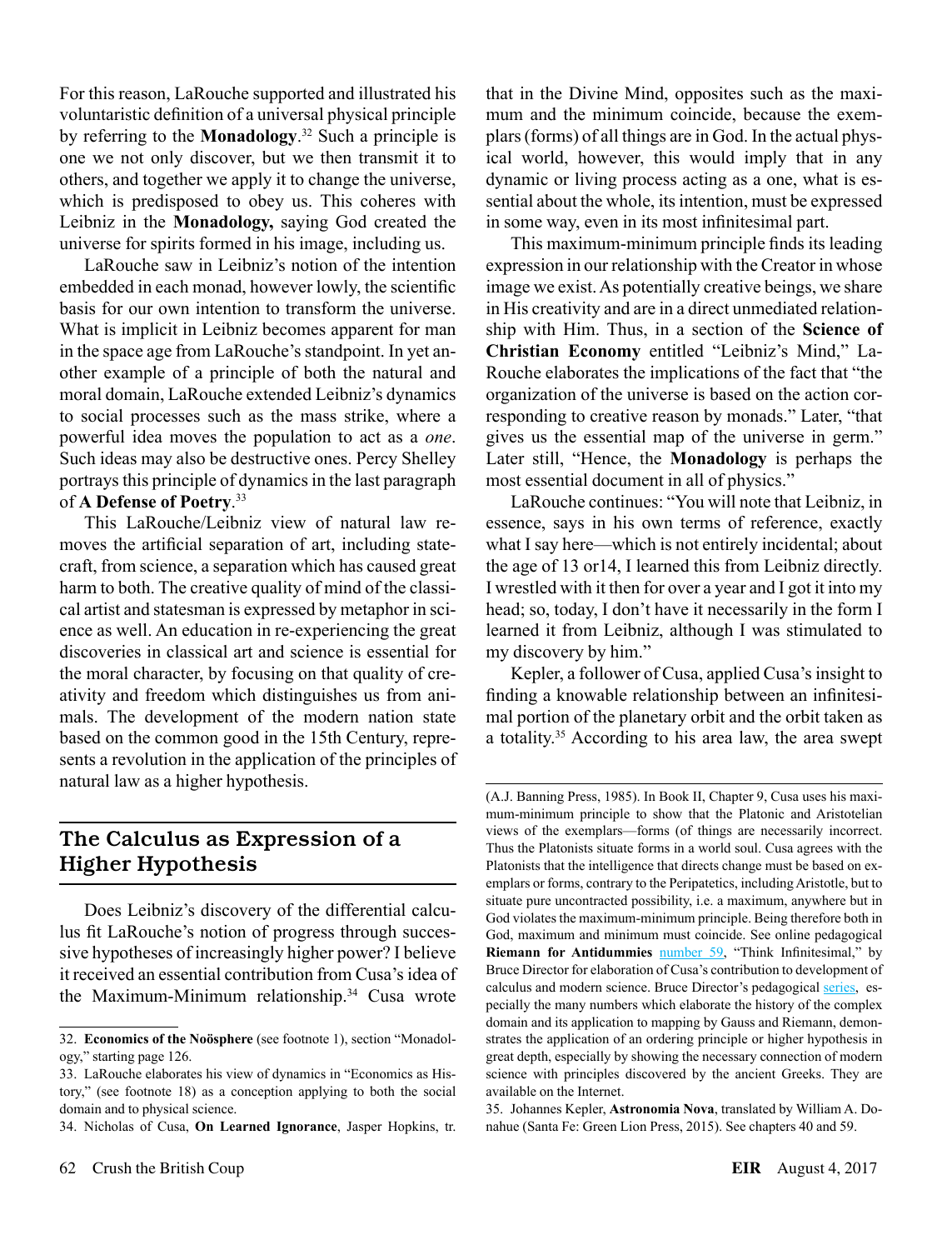out, taking the orbit as an ellipse with the Sun at one focus, is proportional always to the time. This implies a determined relation between the total orbit and any portion of it, and further, since each orbit is different, the possibility of harmonic relationships between the orbits of different planets exists. Kepler recognized that his area law still did not allow one to precisely calculate where the planet would be at a given subsequent time, so he challenged future mathematicians to solve this problem.36

Leibniz studied Kepler's work extensively, especially after he found Newton's explanation of universal gravitation unacceptable. Leibniz sought a way to account for Kepler's results based on true universal physical principles rather than occult action at a distance, which

contradicted Leibniz's view that force must be transmitted through a form of contact. Above all, Newton's system violated Leibniz's principle of pre-established harmony, since it implied a direct action of one substance on another substance.<sup>37</sup>

Although he could not solve the Kepler problem mentioned above, Leibniz through his differential calculus was able to represent how the physical principle generating a total trajectory can be used to define the intention of the process at any given interval, however



*Johannes Kepler (1571-1630)*

small.<sup>38</sup> By using his method of differentials, he was able to express its nonlinear characteristic, based upon insights gained in his struggle with the Labyrinth of the Continuum. In particular, he concluded that there are no true infinitesimals. Rather, they are fictions to be used by us voluntaristically. That allowed him, where appropriate, to assert that a numerical magnitude could be made as small as we wished  $39$ 

Leibniz's calculus exemplified a principle LaRouche has taken to a higher level, metaphor, by developing its fundamental role in both scientific discovery and artistic creation. Humorless critics of Leibniz's calculus, such as Richard Courant, insisted on taking Leibniz's

38. Ernest Schapiro, "The Real Calculus versus What You Learned" (see footnote 17).

39. Refer to footnote 24. See page 65, "On the Infinitely Small," regarding infinitesimals as useful fictions, and relevant footnotes; see pages 393-4, 396 . See page 89 of "Infinite Numbers" for discussion of the circle as a fiction. In **The Secrets of the Sublime, Labyrinth of the Continuum**, page 49, he says if "matter is actually divided into an infinity of points . .. hence it follows further that any part of matter is commensurable with any other. . .. In that connection, I should examine the line of reasoning I have used elsewhere, according to what it seems to follow that a circle, if it exists, has a ratio to the diameter of one number to another . .. Hence it follows that any part of matter is commensurable with any other." Leibniz is saying that were there to be actual infinitesimals, the circle could be squared. Instead, there are no actual infinitesimals; they, like the circle, are useful fictions. In fact, "the ideal determines the real." This last quote is from Letter to Varignon, with a note on the "Justification of the Infinitesimal Calculus by that of Ordinary Algebra." Loemker, pages 542-546. Leibniz arrived at this revolutionary view of infinitesimals in 1676 in Paris, the same year he concluded that in finding the area under a curve by integration, one need not divide the base below the curve into equal infinitesimal units, but simply can take the subdivisions as small as one liked. I believe he was the first to take this bold step. See **The Early Mathematical Manuscripts of Leibniz,** translated by J.M. Child (Open Court Publishers, 1920), page 125. See pages 183-187 in **Labyrinth of the Continuum**, "Dialogue on Continuity and Motion," for his critique of Descartes on infinite divisibility of liquids, and hence of matter generally (see footnote 24). Leibniz's argument against actual infinitesimals involves mathematics *and* physics, because both are subsumed under metaphysics. Richard Arthur's introduction (pages li-lxi) is an insightful review of the evolution of Leibniz's views of the infinitesimal.

<sup>36.</sup> Bruce Director and Jonathan Tennenbaum, "[How Gauss Deter](http://www.schillerinstitute.org/fid_97-01/982_Gauss_Ceres.html)[mined the Orbit of Ceres,](http://www.schillerinstitute.org/fid_97-01/982_Gauss_Ceres.html) **Fidelio**, Summer 1998. See page 25, "Kepler Calls for a New Geometry," for an in depth study of what is called the "Kepler problem."

<sup>37.</sup> Paolo Bussotti, **The Complex Itinerary of Leibniz's Planetary Theory** (Birkhäuser Publishers, 2015). See especially page 152 regarding action at a distance. In the case of an elastic collision, Leibniz saw the recoil as resulting from the activation of the innate or potential force in each body. This accords with his Platonic notion of innate ideas which are latent and potential in our mind, but which only come to awareness when we reflect upon experiences. Analogously, LaRouche also identifies the unique role of metaphor to provoke a thought object in the mind of the listener. Leibniz criticized Kepler for hypothesizing magnets in the Sun and planets to account for their interaction, in "Against Barbaric Physics," in **G.W. Leibniz: Philosophical Essays**, translated by Roger Ariew and Daniel Garber (1989).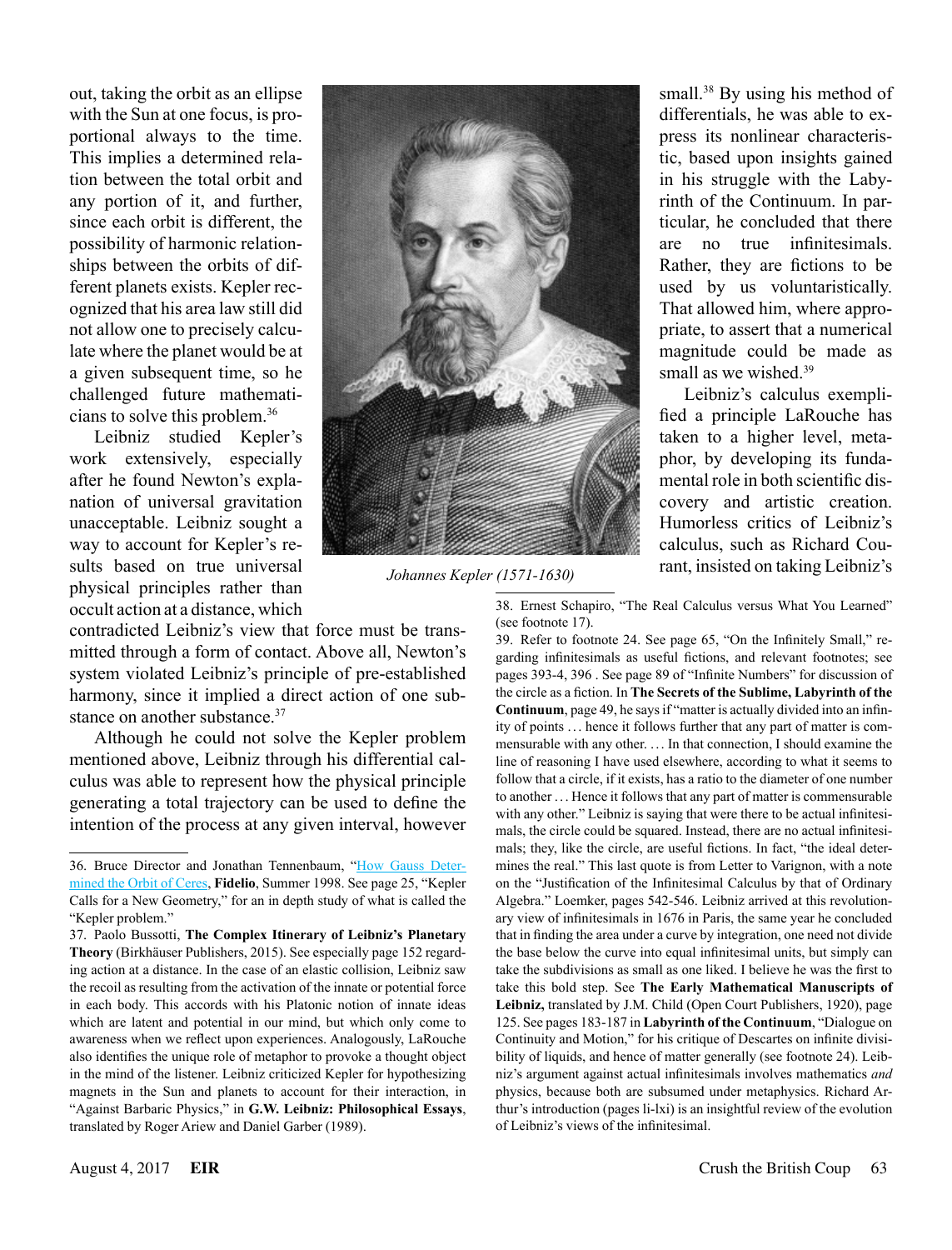dy/dx literally, arguing that it implies dividing by zero at the point where dy/dx is being evaluated. LaRouche sees metaphor—in sciences and in classical art—as a means of pointing to an elaborated invisible principle, what he calls a thought object,  $40$  e.g. Leibniz's monad or Riemann's *geistesmassen*, 41 which represents the solution to a paradox not solvable by deductive methods. By means of the metaphor, the original idea can be evoked, not by "information" but rather by a creative mental effort that replicates the thought object The thought object for dy/dx subsumes the process by which Leibniz resolved paradoxes of the infinitely small and infinitely large. It also represents the interaction of an invisible principle with the trajectory.42

By historically situating Leibniz's discovery of calculus as one of a series of fundamental breakthroughs, including those of Cusa and Kepler, Leibniz's and Bernoulli's joint elaboration of the calculus in physical "least action," and Gauss's later application of calculus to mapping the complex domain, a lot has been gained. The grasp of metaphysics and of the method of hypothesis common to each of them makes clear why Newton, who crassly asserted: "I don't make hypotheses," could not possibly have independently developed calculus. It also helps us understand why so much effort up to the present day, has gone into obfuscating Leibniz's method of hypothesis, and ignoring the importance of his many years of struggle with the "labyrinth of the continuum."

LaRouche also utilized Cusa's maximum-minimum principle underlying the calculus as a higher hypothesis in his 1980's seminar discussions with scientists including Dr. Daniel R. Wells and Dr. Robert Moon, who had hypothesized a quantized structure for physical space time, and, by implication' for the atomic nucleus itself. In response, LaRouche proposed that the atomic nucleus must be Keplerian, as the minimum, in reciprocal relationship to the Solar system as the maximum. LaRouche has referred to this as the "reciprocity of extremes."43 Moon proceeded to devise a model of

42. Bruce Director, "Think Infinitesimal," **Riemann for Anti-Dummies** [Number 59](http://www.wlym.com/antidummies/part59.html), addresses Leibniz's calculus in depth, using animations to illuminate the relation of a trajectory to unseen principles. 43. Lyndon LaRouche, "[The Reciprocity of Extremes: The Astrophys](http://www.21stcenturysciencetech.com/Articles_2010/weak_forces/The%20Astrophysics%20of%20Gurwitsch%20Radiation_LHL_Fall%201998.pdf)[ics of Gurwitsch Radiation,](http://www.21stcenturysciencetech.com/Articles_2010/weak_forces/The%20Astrophysics%20of%20Gurwitsch%20Radiation_LHL_Fall%201998.pdf)" in **21st Century Science & Technology**, Fall 1998. Here LaRouche asks what the phenomenon of mitogenetic nested platonic solids, which corresponded to and predicted many facts of atomic physics and important features of the Periodic Table.<sup>44</sup>

#### Calculus, In Turn, Generates a New, Higher Hypothesis, Least Action

As an outgrowth of his calculus and his principle of sufficient reason, Leibniz was able to more rigorously define unique action, i.e. that path of action which could be achieved in only one way. He applied that to the reflection and refraction of light,<sup>45</sup> and together with Bernoulli, to the shape of the catenary.<sup>46</sup> Leibniz's insight involved his principle of sufficient reason. Therefore when it comes to the path of reflection from a mirror, the universe will select the path whose length can be achieved in only one way. All other possible path lengths occur as "twins" and there is no basis for

<sup>45.</sup> Leibniz, "Tentamen Anagogicum, An Anagogical Essay on the Investigation of Causes," in Loemker (see footnote 7), page 477.



In both the cases of reflection and refraction, he obtained what he called the "most determined magnitude" by using his calculus to find the maximum or minimum of the path length or time taken, respectively. In the simpler case of reflection, where the least action path is the total path length from emitter to absorber by way of the mirror, he argues that with one exception, any particular path length can be achieved in two ways; i.e., there are two equal, total path lengths resulting from two points of reflection on the mirror. The exception is the unique total path length, whereby the twin points of reflection coalesce. That unique point lies between the twin points for all of the pairs. See Leibniz's diagram and explanation on page 480. A further geometric representation is in Richard Courant and Herbert Robbins, **What Is Mathematics**, (Oxford University Press, 1978), page 330.

46. Johann Bernoulli, "[Lectures on the Integral Calculus](http://www.21stcenturysciencetech.com/translations/Bernoulli.pdf)," translated by William A. Ferguson, **21st Century Science & Technology**, Spring 2004. Here the least action form of the hanging chain was achieved by basing the mathematical formulation upon the physical assumption that every portion of the chain, however small, includes the original lowest point, satisfies the same set of conditions. That ensured that all such chains are still catenaries and fulfills Leibniz's broader conception of what came to be called "least action."

<sup>40.</sup> "[LaRouche On the Subject of Metaphor,](https://www.schillerinstitute.org/fid_91-96/fid_923_lhl_metaphor.html)" Fidelio Fall, 1992.

<sup>41.</sup> **[Bernhard Riemann: Philosophical Fragments](http://www.21stcenturysciencetech.com/articles/Winter_1995/Philosophical_Fragments.pdf)**, "section 1. On [Psychology and Metaphysics,](http://www.21stcenturysciencetech.com/articles/Winter_1995/Philosophical_Fragments.pdf)" in **21st Century Science & Technology**, Winter 1995-1996. Or Helga Zepp-LaRouche, ["Overcoming Your](http://www.larouchepub.com/eiw/public/2003/eirv30n39-20031010/eirv30n39-20031010_030-herbart_and_riemann_on_the_mind-hzl.pdf) [Fears by Increasing Your Geistesmassen](http://www.larouchepub.com/eiw/public/2003/eirv30n39-20031010/eirv30n39-20031010_030-herbart_and_riemann_on_the_mind-hzl.pdf)," **EIR**, Oct. 10, 2003.

radiation necessarily tells us about the universe as a whole, and how it might express the interaction of principles.

<sup>44.</sup> Numerous articles since 1987 on the Moon model of the atomic nucleus in **EIR** and **21st Century Science & Technology** are available on the Internet.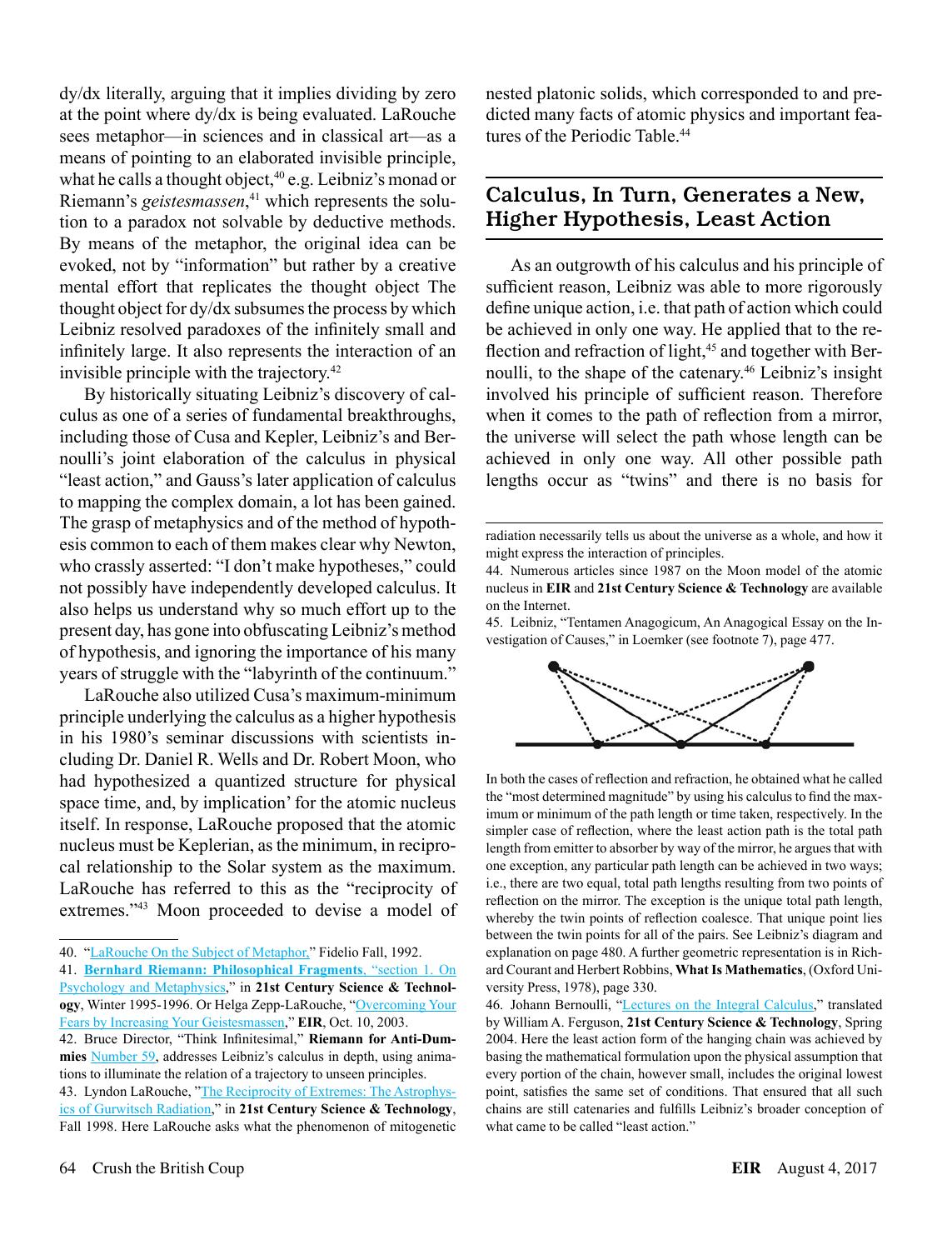choice—see drawing. That unique path in this case is also the shortest. Leibniz's discovery was subsequently applied to the dynamics of moving bodies as "least action," action having the dimension of *energy times time* for a particular path.

Least action as conceived more generally by Leibniz, was a Platonic idea or thought object expressing a universal physical principle that itself qualifies as a leading example of a higher hypothesis which has generated in turn an ongoing series of discoveries, starting with Cusa's discovery and application of the fact that circular action uniquely generates that closed perimeter which en-



*Carl Friedrich Gauss*

closes the maximum possible area, i.e. it constitutes a path of action achievable in only one way, which is an important aspect of what Leibniz meant by what came to be called "least action."

Kepler took Cusa's idea of "unique action" further by utilizing the sphere, instead of the circle, as primary. He took the nested five Platonic solids uniquely resulting from equal partitioning of the surface of the sphere by great circles as representing the orbits of the known six planets.<sup>47</sup> He later developed the idea of elliptical planetary orbits, i.e. conic sections,<sup>48</sup> anticipating by nearly 200 years the higher form of unique action developed by Gauss's discovery of the complex domain. In this reference, $49$  Gauss shows that a complex number is equivalent to a combination of linear extension and rotational action. LaRouche elaborated Gauss's complex domain, making it intelligible as the continuous domain of conic self similar spiral least action.<sup>50</sup>

By implication, the elliptical planetary orbits are self-similar spiral paths around a cone. Further, in defining the musical harmonic relationships among the elliptical planetary orbits by their relative angular velocities as viewed from the Sun, Kepler was modeling the Solar system on a metaphorical musical or aesthetic archetype, emanating from the mind of the Creator without reference to forces.<sup>51</sup>

In the view of LaRouche, this was an expression of force-free action or least action obeying the curvature of physical space time. LaRouche is the first in recent times to relate the musical scale to the principles of astrophysics. By

thus identifying the musical scale with a universal physical principle, LaRouche's historic rediscovery has clarified the coherence between the necessary tuning of the musical scale and the biological properties of the trained force-free human singing voice, upon which the classical tradition from Bach to Brahms was based.

It was Leibniz, a follower of Kepler, who made unique action part of the broader conception underlying his universal pre-established harmony, going beyond a purely mathematical-physical conception to its being an expression of the fitness of things. In an essay, previously cited on how final causes are required to understand why physical laws take their particular form, Leibniz points out, in the cases of reflection and refraction of light as examples:

"The most beautiful thing about this new view [of God's work—E. Schapiro] seems to me to be that the property of perfection is not limited to the general but

<sup>47.</sup> Johannes Kepler, **Mysterium Cosmographicum** (1596), facsimile of the original Latin of the second edition of 1621, translated by A.M. Duncan (Abaris Books, 1981).

<sup>48.</sup> Johannes Kepler, **New Astronomy** (1609), translated by William H. Donahue (Cambridge University Press, 1993).

<sup>49.</sup> Karl Gauss, "The Metaphysics of Complex Numbers," translated by Jonathan Tennenbaum, **21st Century Science & Technology**, Spring 1990.

<sup>50.</sup> This video on [The Power of Labor](https://www.youtube.com/watch?time_continue=13&v=Ja4KZqt3E88) from the early 1980's introduces LaRouche's view of conical action as an expression of action in the complex domain. It also makes possible the distinction between work and energy. The complex domain plays a central role in LaRouche's

work as the domain of universal physical principles or the domain of powers and of possibility. Plato's metaphor of the cave portrays the relationship of this higher domain to the world of our perceptions.PPSee also Chapter 3 of LaRouche. **[So, You Wish to Learn All About Eco](https://store.larouchepub.com/product-p/eirbk-1984-3-0-0-kindle.htm)[nomics?](https://store.larouchepub.com/product-p/eirbk-1984-3-0-0-kindle.htm)** (Washington: EIR News Service, 1995).PPLaRouche, "[Visu](http://www.larouchepub.com/lar/2003/3027complex_domain.html)[alizing the Complex Domain](http://www.larouchepub.com/lar/2003/3027complex_domain.html)," . Because the complex domain typifies what makes us human, i.e. our power to hypothesize the universal principles giving rise to perceptions, LaRouche demonstrates the grievous immorality of those like Leonhard Euler and Augustan-Louis Cauchy, who would reduce the complex domain to a mathematical device.

<sup>51.</sup> Kepler, **The Harmony of the World**, translated by A.J. Aiton, et al. (American Philosophical Society, 1997).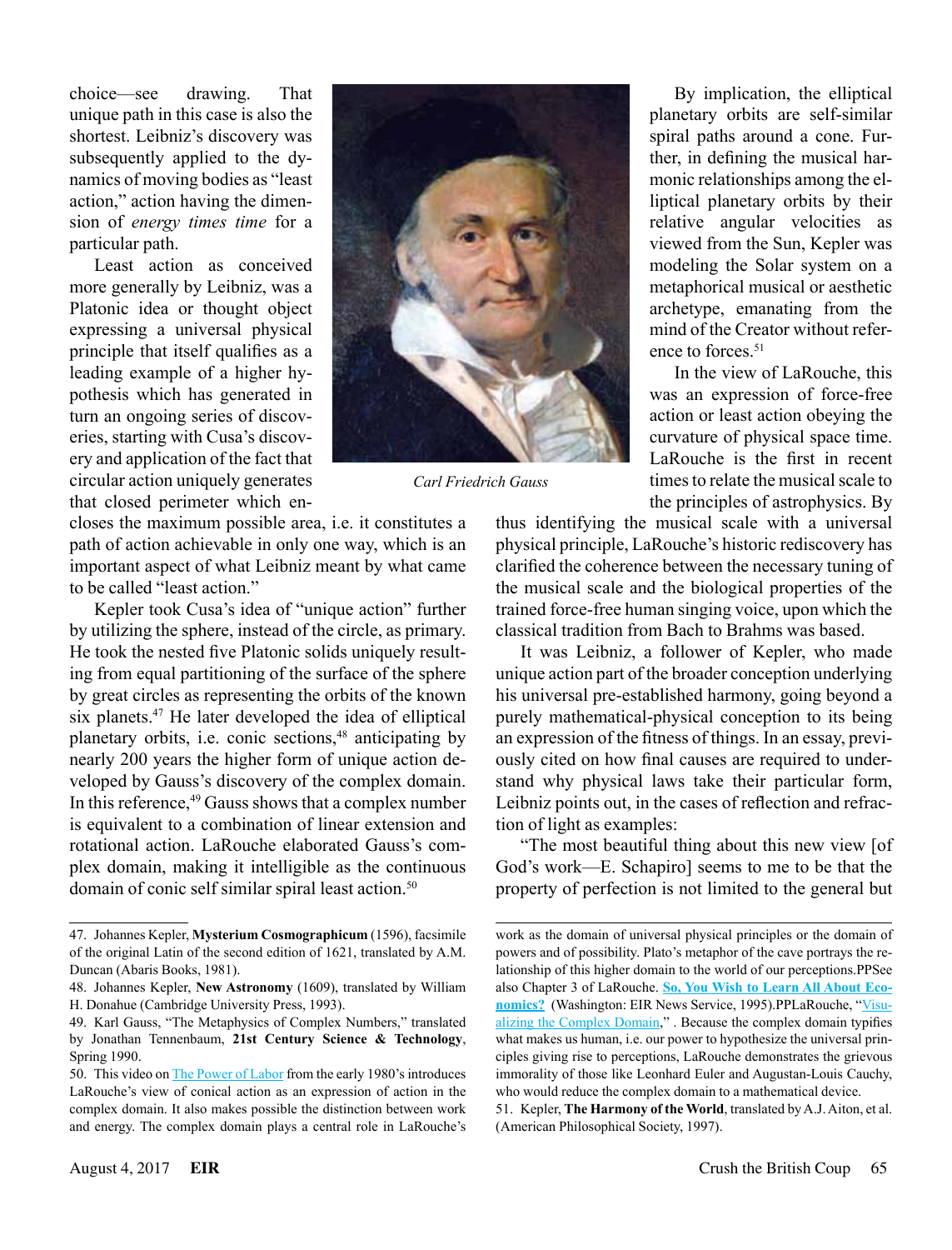FIGURE 1



FIGURE 2



*As we change the point of suspension from A to F, the shape of the remaining portion remains the same. The smaller catenary thus retains the same optimal characteristic as the original.*

descends to the particulars of things and of phenomena, and that in this respect it closely resembles the method of optimal forms, i.e. forms that provide a maximum or minimum as the case may be—a method which I introduced into geometry in addition to the ancient method of maximum and minimal quantities. For in these forms or figures, the optimum is found not only in the whole but also in the part, and it would not even suffice in the whole without this.

How does the catenary conform to Leibniz's optimal form, as demonstrated above? It takes the unique shape that minimizes the work required to elevate it to where it is suspended from its particular endpoints, and therefore, conversely, the energy acquired in its falling to the ground. Also, if in **(Figure 1)** (see reference by Bernoulli), one changes the point of suspension from A to F, the shape of the remaining portion remains the same, and the horizontal force remains the same. The smaller catenary thus retains the same optimal characteristic as the original of which it was a part. Supposing the vertical direction is y and the horizontal is x, the slope of the tangent at any point along the chain, i.e., the ratio of the vertical and horizontal sides of the infinitesimal triangle, aHA in Figure 2, can be understood by Bernoulli's astute physical reasoning, because it is at the same time the ratio of the weight of the chain below

the point at which we are taking the tangent, that is to say, the vertical force, to the horizontal force. The horizontal force is a constant throughout the length of the chain, including even the lowest point, where there is no vertical force. It is the changing value of this ratio that ensures the stability and gracefulness of the hanging chain **(Figure 2)**. Leibniz's invention of the calculus allowed him and Bernoulli to calculate the relevant length of the curved chain and invert its rate of change, dy/dx, i.e. integrate, thereby bringing to the surface the invisible process underlying the rate of change, which is to determine the hidden form of the entire catenary, as actually the arithmetic mean of two exponential curves.

However this physical least action is only the beginning, leading on to *cognitive* least action.<sup>52</sup> He describes that as follows:

As for the simplicity of the ways of God, this is shown especially in the means which he uses, whereas the variety, opulence, and abundance appears in regard to the ends or results . It is true that nothing costs God anything less than it costs

<sup>52.</sup> For a helpful portrayal of cognitive least action, see Bruce Director, **Riemann for Anti-Dummies** [number 37](http://lymcanada.org/37) "The Domain of Possibility" and [number 40,](http://lymcanada.org/40/) "Cognitive Least Action." Director reveals the harmony introduced among the exponential and trigonometric functions and the conic sections made possible by the discovery of the complex domain by Gauss and Riemann.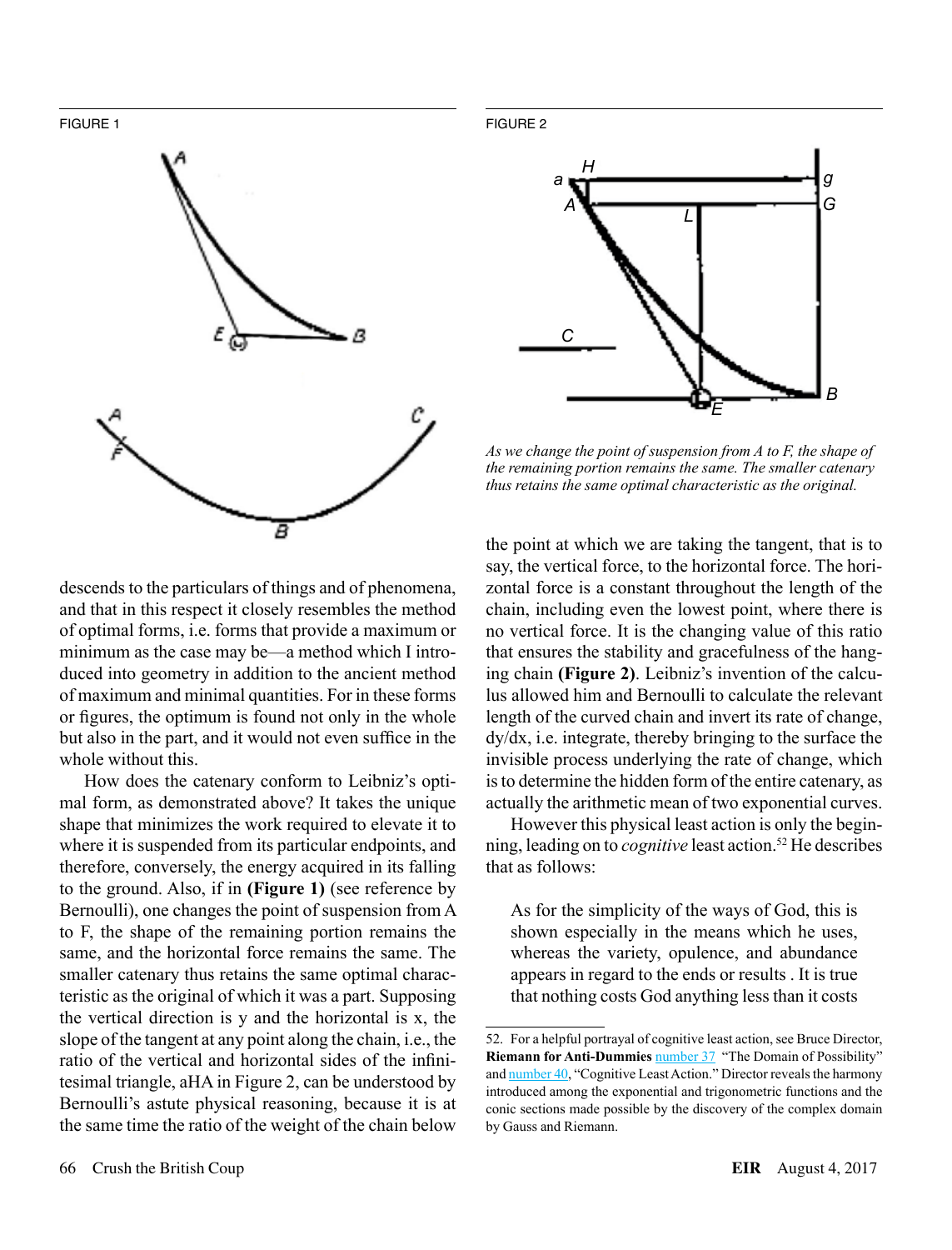a philosopher to build the fabric of his imaginary world out of hypotheses, since God has only to make his decrees in order in order to create a real world. But where wisdom is concerned, decrees or hypotheses are comparable to expenditures, in the degree to which they are independent of each other, for reason demands that we avoid multiplying hypotheses or principles, somewhat as the simplest system is always preferred in astronomy.<sup>53</sup>

In his first article in 1691 on the catenary, he writes:

The resourcefulness of this curve is only equal to the simplicity of its construction, which makes it the primary one among all of the transcendental curves [curves generated by motion-E. Schapiro]. ...The curve can be constructed and traced very simply by a physical type of construction, that is, by suspending a string, or better a small chain of variable length, and as soon as you can discover its curve, you can discover all of the proportional means, and all of the logarithms that you want to find, as well as the quadrature ofhe hyperbola [the area under a section of the hyperbola—E.S.].<sup>54</sup>

But Leibniz's own discoveries were not the last expression of the opulence of the catenary. In solving the form of the curve, one encounters the sine, the hyperbola, and the actual form of the curve, the arithmetic mean of two exponential curves. Leibniz asked: What higher domain could subsume all of these transcendental functions? Also, what power could generate powers of negative numbers, such as the square root of minus 1, i.e. what was its logarithm? It was Gauss who answered Leibniz's questions by discovering the physical complex domain in which these functions could all be represented intelligibly in terms of the complex exponential function.55 In so doing, Gauss refuted Euler, who treated the "imaginary numbers" as merely a useful formalism. Again, it was LaRouche who made an explicit

LaRouche has advanced the representation of still higher forms of unique action, this time capable of generating physical, not just mathematical, singularities, as well as explicitly developing the conception of unique action as force free. The higher forms he proposed involved not one single cone but a cone whose apex angle keeps expanding as it grows in time, so that one gets a hyperbolic cone that flares out to infinity. A succession of such flaring cones thus yields a series of singularities.

The Leibnizian principle of unique action has been reapplied throughout subsequent history. The most notable example might be its use by William Hamilton to develop a metaphor subsuming particle trajectory in mechanics with light pathway in geometrical optics. Erwin Schrödinger a century later utilized this largely overlooked metaphor to develop wave mechanics. Most recently, Vladimir Vernadsky's three laws of the biosphere are based on an optimizing principle.<sup>57</sup> It must not be forgotten that Leibniz saw "unique action" as an expression of natural law and natural theology. God selects that universe which, taken as a whole, has from His standpoint the least imperfection and also the greatest potential for further perfection and beauty. This principle has found so many different historically specific expressions that only by seeing the entire sequence can we do it justice and arrive at a higher conception subsuming them all. Thus, an important area of inquiry where such a review of least action is relevant is the millennium-long debate of the relative significance of negentropic potential as opposed to force in all three domains: the inorganic, living processes, and cognitive processes.

#### Can Unique Action Processes Be Force-Free?

As regards force-free pathways, LaRouche was convinced from an early point in his development that

<sup>53.</sup> Leibniz, "Discourse on Metaphysics." See Loemker (footnote 7), page 306.

<sup>54.</sup> Leibniz, ["Two Papers on the Catenary Curve and the Logarithmic](http://www.schillerinstitute.org/fid_97-01/011_catenary.html) [Curve, 1691](http://www.schillerinstitute.org/fid_97-01/011_catenary.html)," translated by Pierre Beaudry, **Fidelio**, Spring 2001. By "logarithmic" Leibniz means exponential.

<sup>55.</sup> Bruce Director, **Riemann for Antidummies**, [number 49](http://lymcanada.org/49/). "The Hidden History of the Complex Domain."

<sup>56.</sup> See footnote 50.

<sup>57.</sup> Andrey Lapo, **Traces of Bygone Biospheres** (copublished by Mir Publishing, Moscow, and Synergetic Press, Inc., Oracle, Arizona and London, 1987.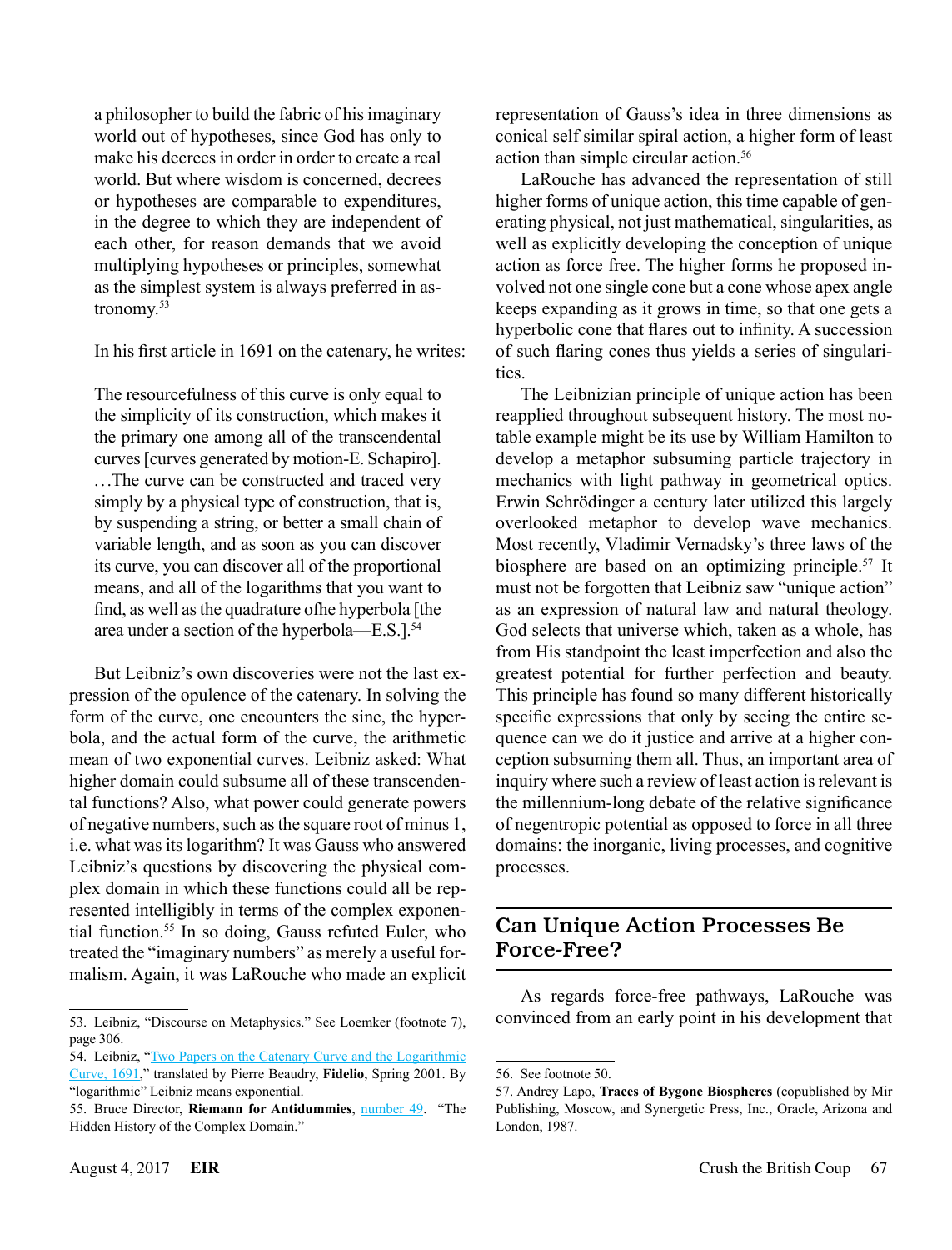the planetary orbits harmoniously express the physical curvature of space time. Similarly, as opposed to the Newtonian view of forces acting at a distance through empty space to keep them in place, Leibniz proposed that the planets are surrounded by rotating ethereal vortices which cause all the planets to circulate in the same direction and also exert a net inward pressure opposing the planet's tendency to fly off on the tangent. He also suggested the possible role of the Sun radially emitting a material cause for gravitational attraction falling off as the square of the distance.<sup>58</sup>

LaRouche had force free processes in mind at a seminar in 1985. There he offered a suggestion to a plasma physicist, Dr. Daniel Wells, who was working on fusion energy from a plasma confined with the help of a magnetic field. Wells had invented a device called Trisops which projected plasma braided rings—composed of vortex filaments—from opposite ends of an enclosure and sought to prolong their stable lifetime in a magnetic field long enough for fusion to occur. La-Rouche asked Wells if he had he applied his concept of plasma vortices stabilized in a magnetic field by balanced opposing forces to the formation of the Solar system. Wells had never seriously considered the problem until then! Wells' solution to LaRouche's challenging question started with cylindrical concentric rings of plasma in a magnetic field which eventually shrank down to braided tori—called Beltrami vortices—such as he observed in his machine. These rings in turn would each suddenly condense into a single ball, which he called the White Owl phenomenon. His calculation varied the parameters governing the relative amount of two opposing forces so as to equalize them, as well as minimizing the free energy of the system. The two opposing forces were: (1) a mechanical interaction between the plasma and the vortices rotating in it, known as the Magnus force, i.e., the force that lifts an airplane in flight; (2) An opposing force, due to the interaction of the magnetic field with the moving electric charges in the rotating rings, called the Lorentz force. By setting these opposing forces equal to one another, he obtained a remarkable result, using the calculus. The solutions to

the variational problem were very close to the known planetary orbits in their relative velocities and relative distances from the Sun. They were also consistent with the varying magnetic properties of the individual planets.

In the conclusion to the article in which he reported these results, he said:

We have obtained the geometry of the rings planets—and the velocity ratios with a three dimensional field theory that is independent of any "action at a distance" forces, that is, is independent of gravitation. We have asked, what would the distances and velocities of the planets have to be if they were to achieve stable—that is, force-free—orbits, and all have orbital rotation in the same direction?

After describing the method of calculation, he continued:

We discovered that the [observed—E.S.] Bode numbers for the inner planets are actually eigenvalues (roots) of the force-free field equation.

With a knowledge of the initial conditions of the system, obviously not known to us, "then a detailed description of both the morphology and scale of the system would be determined without invoking the gravitational inverse square law.

"This was the objective of Kepler, who took the opposite approach to that of Newton and Galileo. He did not view 'forces' as primary; instead, he derived his laws of planetary motion from the physical geometry of the planets and the Sun."59

LaRouche saw this as a major contribution to theoretical physics, because it offered a force-free account of planetary motion and of a particular many-body problem. Many-body problems are not solvable by purely mathematical methods; the only solution thus far has been Kepler's use of the modulated "hard and soft musical scales" to account for the planetary system as a whole, including the multiply-connected interaction of the planets with the Sun and with one another.<sup>60</sup>

<sup>58.</sup> Paolo Bussotti (see footnote 37). He not only develops Leibniz's work on planetary motion, but clarifies the influence of Kepler's method on Leibniz's own thinking. Leibniz used his calculus to intelligibly account for elliptical orbits and took Kepler's ideas of astrophysical harmony to a higher level in his monadology based on pre-established harmony.

<sup>59.</sup> Daniel R. Wells, "[How the Solar System Was Formed,](http://www.wlym.com/archive/fusion/tcs/19880708-TCS.pdf)" **21st Century Science & Technology**, July-August 1988, page 18.

<sup>60.</sup> LaRouche Memo of April 11, 1986: ["The Coming Report on Kep-](http://amatterofmind.org/Pierres_PDFs/LAROUCHE%20REPORTS/LYNDON_LAROUCHE,_PRIVATE_INFORMATION_CONCERNING.pdf)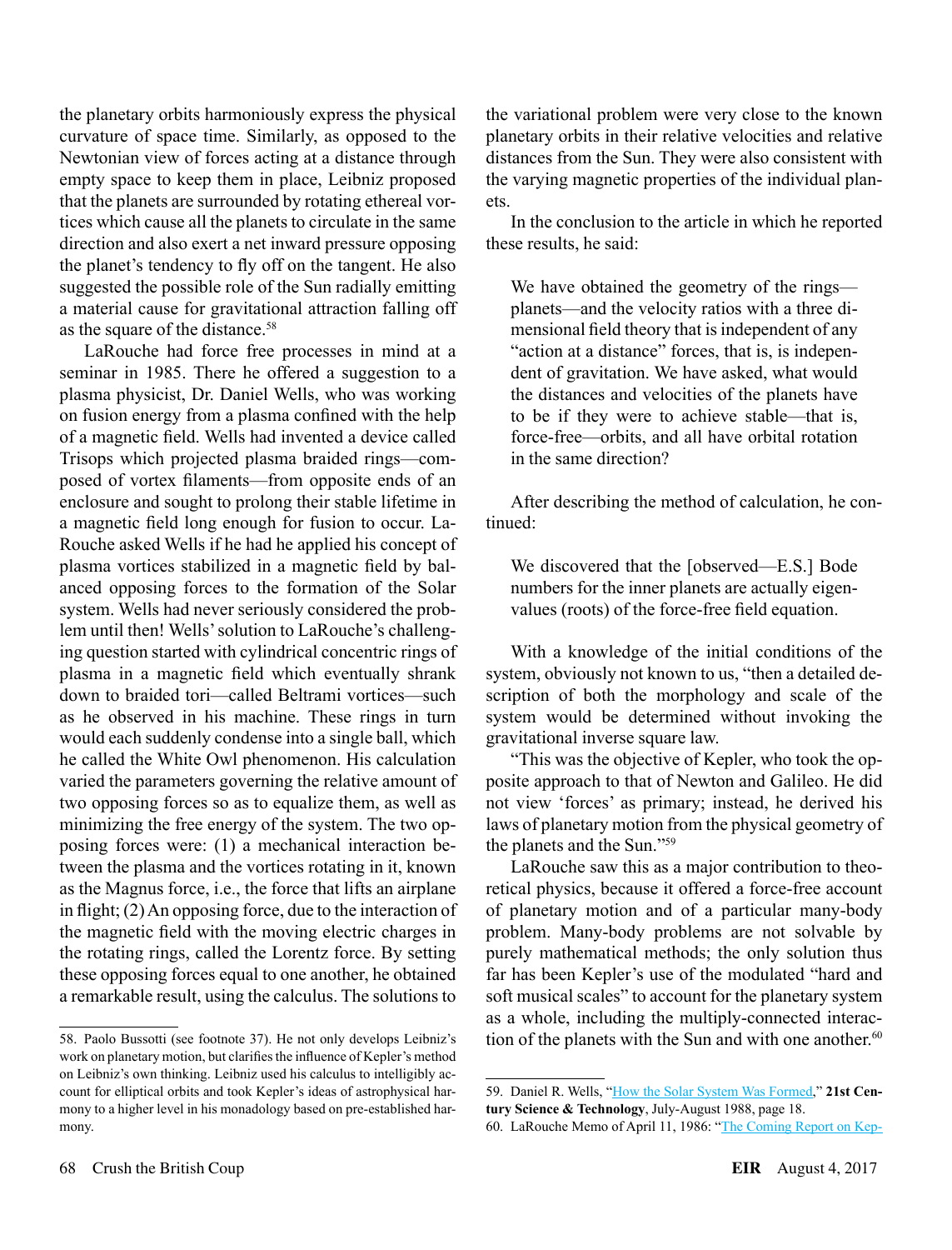Therefore, in a sense, Kepler's musical exemplar and metaphor is a still higher and more beautiful conception, than Wells's "physical geometry of the planets and the Sun." That is the case because Kepler expresses the curvature of physical space time. It is likely to have contributed to Leibniz's arriving at his pre established harmony. Again, Kepler was the first to identify the musical scale with fundamental principles of astrophysics. LaRouche has given this discovery new significance by rediscovering that the proper tuning of the scale must conform to the biophysics of the human singing voice. Tuning, there-



*Bernhard Riemann*

fore, which has in recent decades been treated as an arbitrary matter of taste is therefore a scientific question. Arbitrary tunings which raise the pitch strain and ultimately injure the vocal apparatus.<sup>61</sup>

The distinction between dynamis, Plato's principle of powers, such as the cognitive power by which we double a square; and Aristotle's notion of force as a self-evident push or pull, is the precursor of bitter and repeated scientific controversy. Kepler saw the planetary motions as a dynamic totality fulfilling an idea or intention guided harmoniously by the Sun, whereas Newton saw only pairwise forceful interactions using a formula plagiarized from Kepler's third law.62

Leibniz' focus of attack on Newton in the Leibniz-Clarke debate was Newton's oligarchical view that God acted arbitrarily and ruled by force, whereas his own God acted on the basis of creative reason which he also called "necessary and sufficient reason." In his book-length critique of John Locke, in which Leibniz saw our most fundamental ideas as innate, Locke's associate argued that ideas are in effect inserted into the mind, comparing it to a passive blank slate.<sup>63</sup>

One hundred years later, the elaboration of a potential func-

tion by Karl Friedrich Gauss and Bernhard Riemann, and its essential role in their electromagnetic theories, starting with André-Marie Ampère's force free experiments, contrasts with Maxwell's elaboration of Michael Faraday's force fields. Riemann was one of the first to propose that electromagnetic waves represent propagation of a potential, an invisible thought object, with the speed of light, whereas Maxwell rejected the idea of potential as, at most, a mathematical construct. The development of the metaphor of the complex domain by Gauss and Riemann enabled them to conceive of a new domain of physical powers manifested as least-action pathways of increasing complexity, such as elliptical orbits.

LaRouche's proposal to Wells was an intervention into this historic debate against the unjustified authority of Newtonian methods in physics assuming the primacy of self-evident forces, which LaRouche encountered even among his closest collaborators in the scientific community. Historically, the idea of potential has

[lerian Orbits](http://amatterofmind.org/Pierres_PDFs/LAROUCHE%20REPORTS/LYNDON_LAROUCHE,_PRIVATE_INFORMATION_CONCERNING.pdf)" in Local Plasma and Related Events. LaRouche elaborates the revolutionary implications of the work of plasma physicist Daniel Wells supporting Kepler's relatively force free model of the solar system as opposed to that of Newton. The orbits and their harmonic proportions, as developed by Kepler in **Harmony of the World**, reflect the natural curvature of physical space time, and the musical scale appropriate to the human singing voice. An interesting question concerns why it should be that, by minimizing the free energy and force in a magnetohydrodynamic model of the plasma of the early solar system, one not only derives the known planetary orbits, but also approximates the musical scale which Kepler derived using the relative angular velocities of rotation of the planets around the Sun. There must be a principle applicable to both the biophysics of the singing and speaking voice and to planetary motion, i.e. what LaRouche called at that time a strong hypothesis.

<sup>61.</sup> **[A Manual on the Rudiments of Tuning and Registration](http://store.larouchepub.com/product-p/schdv-2013-1-0-0-std.htm)**, "Book I, Introduction and Human Singing Voice," (Schiller Institute, 1992).

<sup>62.</sup> **Science of Christian Economy** (see footnote 16), pages 374-376, "How Newton Parodied Kepler's Discovery," gives the details of the bowdlerization of Kepler's Third Law. The greater crime, however, was to conceptually reduce a principle of the Solar system as a whole to a so called law of pairwise interaction.

<sup>63.</sup> Leibniz: **New Essays on Human Understanding**, translated by Peter Remnant and Jonathan Bennett (Cambridge University Press, 1982).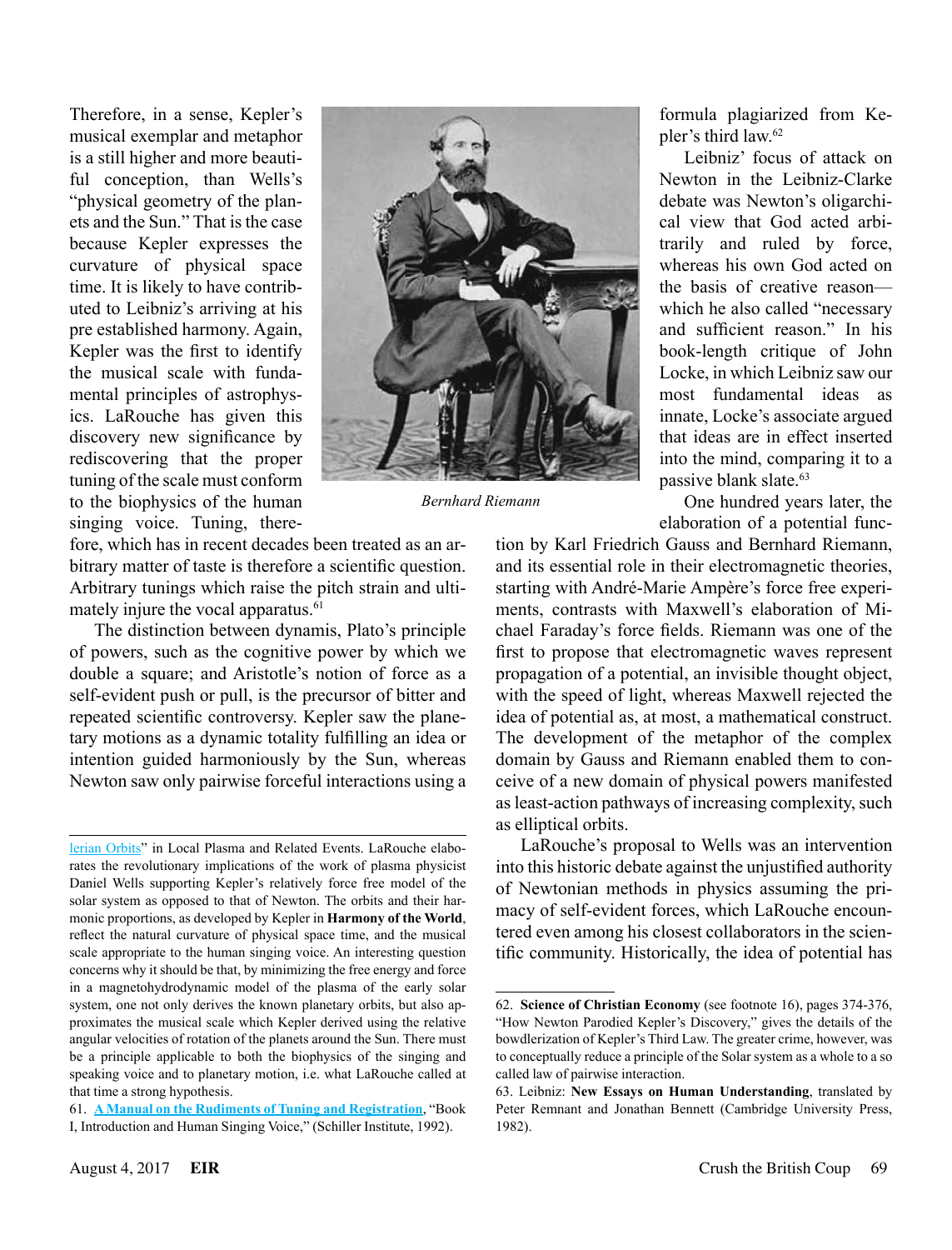been the means of elaborating a principle of anti-entropy and unlimited progress.

## The Monadology Expresses a Pervasive Principle of Intention in the Universe

LaRouche sees the **Monadology** as Leibniz's greatest contribution to physics, and his discovery of least action as leading directly to his **Monadology**. My interpretation of this latter statement is that the **Monadology**, an elaboration of Leibniz's pre-established harmony, is the way the universe must be organized for least action to be possible. Least action, then, would be the entire universe expressing a universal physical principle by acting as a *one* to effect a result. LaRouche applied that idea to astrophysical processes which involve spatial order over such vast distances that one might hypothesize that the organizing intention must be conveyed at speeds far greater than light, in what he called "absolute time."64 He also cited the case of a scientist who takes the discovery of someone from hundreds of years ago to a higher level. In that case he has instantaneously changed the significance of the original discovery. Raphael's painting *The School of Athens* might be a metaphor for that experience which LaRouche calls the "simultaneity of eternity." Convergent evolution, in which a form present in the past, such as feathers in reptiles, recurs in a much higher form of life—birds in this case—can represent an intention that has been preserved in some fashion so that it can act once again across millions of years.<sup>65</sup>

LaRouche is unique in his application of the role of intention in all possible domains, by showing that universal physical principles actually constitute intention. When we discover and as a society apply them, we change the universe. In his essay "The Gravity of Economic Intentions,"66 where he discusses "truly knowing Leibniz's calculus," he emphasizes the disastrous implications for today's economists that the reduction of Leibniz's calculus to a mathematical technique, premised on linearity in the small, has had. The economist who sees economic cycles in monetary terms is at a loss to answer the question:What must we do now, in the small, to alter for the better the larger course of an economic cycle?

We must introduce a new physical principle, expressed via a technology, to change the productivity of the economy as a whole. A good example was Kennedy's introduction of a crash space program, and the inverse, the destructive effects on the entire economy of Obama's termination of the manned space program. Unfortunately, an economy is usually seen as the sum of millions of percussive interactions, lacking an intention, i.e., a self organizing principle, and therefore a foreseeable outcome. A shock wave, which is ordinarily also seen as an aggregate of percussive interactions, is described by LaRouche as actually a self-organized hydrodynamic process.<sup>67</sup> He has treated the form of Riemann's discovery of the shock wave as a universal phenomenon and written at length about economic shock waves.

<sup>64.</sup> A 1988 memo by Lyndon LaRouche: "[A Non-Mystical View of the](http://www.amatterofmind.us/lyndon-larouche-a-non-mystical-view-of-the-necessity-of-existence-of-the-notion-of-absolute-time/)  [Necessity of Existence of the Notion of 'Absolute Tim](http://www.amatterofmind.us/lyndon-larouche-a-non-mystical-view-of-the-necessity-of-existence-of-the-notion-of-absolute-time/)e.'" See chapter 16.

<sup>65.</sup> Martin Lockley, **The Eternal Trail**, (Reading, Mass.: Perseus Books, 1999). He makes several references to his belief in a morphogenetic field, to account for the reappearance of similar harmonic patterns of body organization at vast time intervals as the remarkable phenomenon of convergent evolution. He also shows how the succession in time of morphologies itself constitutes a gestalt that gets repeated at vastly separated time intervals. See the chapter Spirit Trails, where he says: "One might describe it as evolution spiraling around a cone, so that each cycle resonates with the forms that manifest at that point in the cycle." This view is somewhat parallel with Rupert Sheldrake's controversial hypothesis on morphic resonance, which postulates a type of "field" or growth habit which influences successive generations to grow into similar shapes. I arrived independently at the conclusion that this view has merit through the study of fossil vertebrates and their tracks in the dimension of evolutionary time."

<sup>66.</sup> Lyndon LaRouche, **The Economics of the Noösphere** (see footnote 1). The idea is also elaborated in LaRouche, "Economics: The End [of a Delusion.](http://www.larouchepub.com/lar/2002/2905econ_delusion.html)" See the section "The Physical Basis of Economic Cycles" where he says: "The motion within any local, much shorter interval, must be understood as an expression of the orbit as a whole; not, contrary to today's typically foolish Wall Street statistician, the orbit as an expression of the cumulative effect of localized motions. This is as true for economic cycles, as it is for Solar ones. This approach to the principle of cycles, was, incidentally, the method underlying and permeating the original, 1676, first published announcement of the calculus by Gottfried Leibniz; therefore, the principle I am invoking here, is by no means a Johnny-come-lately innovation, but is an elemenetary and solid matter of scientific method, as should be taught in all respectable secondary schools and universities today."

<sup>67.</sup> "What Are Economic Shock Waves?" See two *EIR* articles, [Dec. 7,](http://www.larouchepub.com/eiw/public/1982/eirv09n47-19821207/eirv09n47-19821207_018-what_is_an_economic_shock_wave-lar.pdf)  [1982](http://www.larouchepub.com/eiw/public/1982/eirv09n47-19821207/eirv09n47-19821207_018-what_is_an_economic_shock_wave-lar.pdf), and [Dec. 14, 1982](http://www.larouchepub.com/eiw/public/1982/eirv09n48-19821214/eirv09n48-19821214_006-what_are_economic_shock_waves-lar.pdf). PPThey were written with the expectation that the SDI would be adopted by the Reagan Administration and the then-Soviet Union, and therefor that once the SDI's new physical principles were incorporated into the civilian economies, there would be an economic shock wave.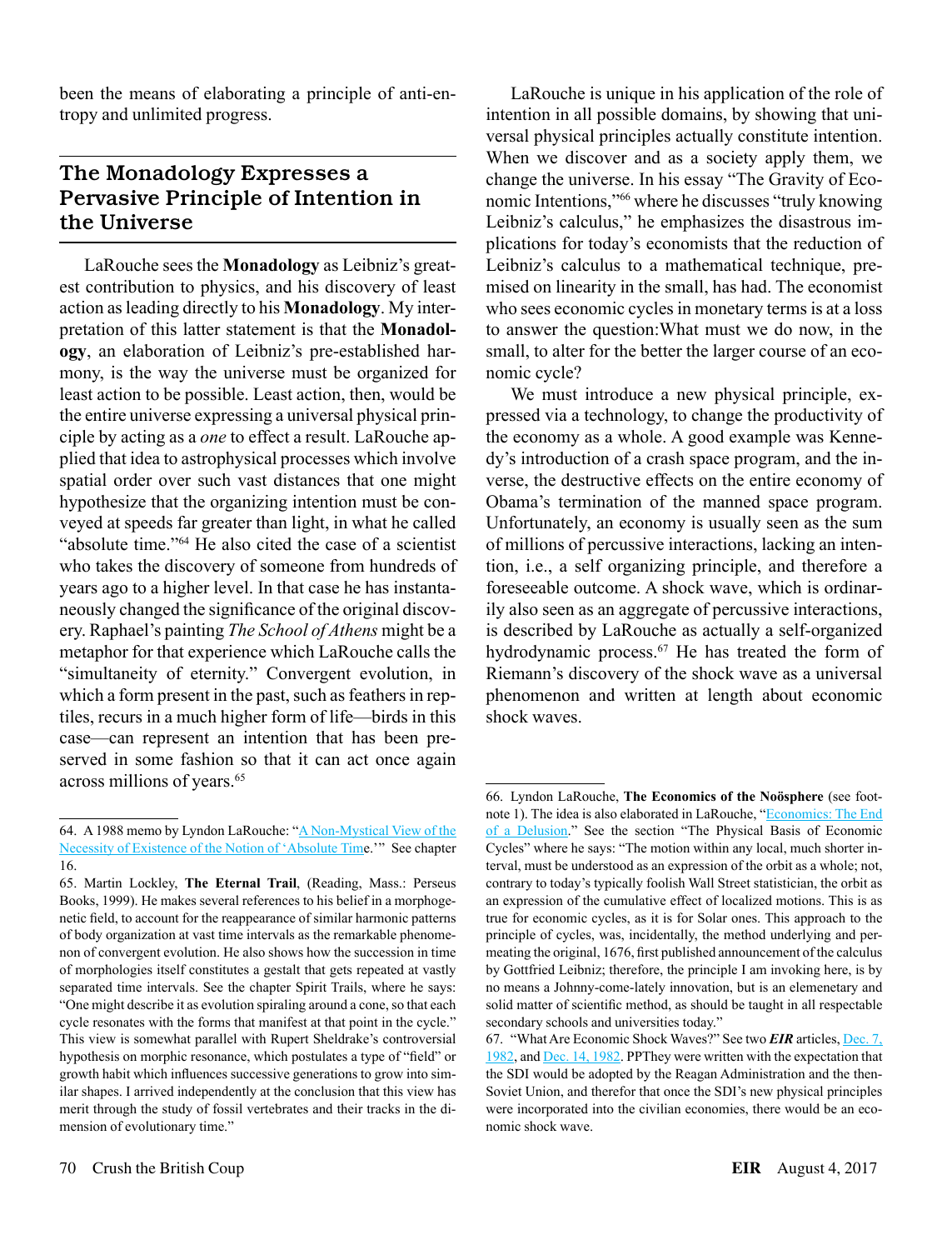#### An Autobiographical Note: Why the Theme of this Article?

I proposed to do a class series around the theme of Leibniz from LaRouche's Standpoint because in the months before, I had been asked—in early 2015—to do a Leibniz class series with Phil Rubinstein. I had benefitted personally from LaRouche's idea of looking at any given discovery as one member of a historically specific series of discoveries, and then seeking the subsuming higher hypothesis.

In particular, I had become intrigued by the question of formative causation, i.e., are there immaterial exemplars which, while exerting little or no force, are able to guide, i.e. inform the processes of morphogenesis in molecular processes, morphogenesis in biology, and mental processes? In the 1980's, our organization began to research and feature the work of Alexander Gurwitsch who was able to histologically diagram the successive stages of development of embryos. He then showed that he could superpose a vectorial field at each stage predicting the ensuing change in geometry of the cells and their layers, including the direction of orientation of the cell nuclei. He characterized this as a nonmaterial, non-energetic field, something never previously described, which he called the "dynamic preformed morpha."68

In 2012 I discovered the work of Rupert Sheldrake, including his book **The New Science of Life**. He generalized Gurwitsch's idea, but in the broadest, non-specific terms, to a much wider range of phenomena, including both non-living and cognitive.69

However, Sheldrake is extremely controversial, so I had at that time nothing to compare him with until after reading "Riemann Refutes Euler,"70 by LaRouche, I read one of his references, "Riemann's Philosophical Fragments," translated in the same issue, wherein Riemann proposes that the mind of the earth or biosphere takes into itself the thought masses (Geistesmassen) of deceased plants and uses them (perhaps as an exemplar) to produce new species of plants. This seemed to be compatible with Sheldrake.

68. Michael Lipkind, Alexander Gurwitsch, "The Concept of the Biological Field," **21st Century Science & Technology**, Summer 1998, [Part 1;](http://www.21stcenturysciencetech.com/Subscriptions/Archive/1998_S.pdf) and Fall 1998 [Part 2](http://www.21stcenturysciencetech.com/Subscriptions/Archive/1998_F.pdf). Both issues also feature LaRouche's in depth view of Gurwitsch's work.

However, it was only after reading LaRouche's essay "Changing the Universe, a Philosophy of Victory," where he discussed historical specificity in relation to his theory of knowledge as higher hypothesis, it occurred to me I needed to do a much wider search for the idea of formative causation in a series of historically specific locations. I readily found the idea of formative causation elaborated in Cusa, Kepler, and above all in its first proponent, Plato. In the first section of **Parmenides**, it is the subject of heated debate between the young Socrates and Parmenides. Cusa made numerous references to formative causation.

However because all living things have a natural understanding, a firm recollection, of their sustenance, and a sense of their similitude, and sense which beings are of the same species, Plato says this must necessarily stem from the idea, since nothing endures except ideas. From this you elicit that the ideas are thus not separated from individuals, as if they were extrinsic exemplars. For the nature of the individual is united with the idea, from which it has everything in a natural manner.

He is saying that something akin to mind is acting causally but not necessarily in the way we would ordinarily think of mind acting.

Proclus explains more fully how the essential principles are intrinsic and not extrinsic, and how the individual by means of that contact in which the individual is joined to its idea, is connected through this intelligible idea to the divinity, so that according to its capacity it exists in the best manner in which it can be and be preserved<sup>71</sup>

Kepler in his discussion of the ability of animals and humans to discern harmony in music says:

For to recognize is to compare some external sensible thing with ideas which are internal, and to judge that they are congruent. That is splen-

<sup>69.</sup> See footnote 66.

<sup>70.</sup> See footnote 18.

<sup>71.</sup> Nicolaus of Cusa, **Toward a New Council of Florence: On the Peace of Faith and Other Works by Nicolaus of Cusa,** edited by Marinna Wertz (Washington: Schiller Institute, 1993). In this volume, see Cusa, "The Hunt for Wisdom," pages 462-463 for the two quotes.